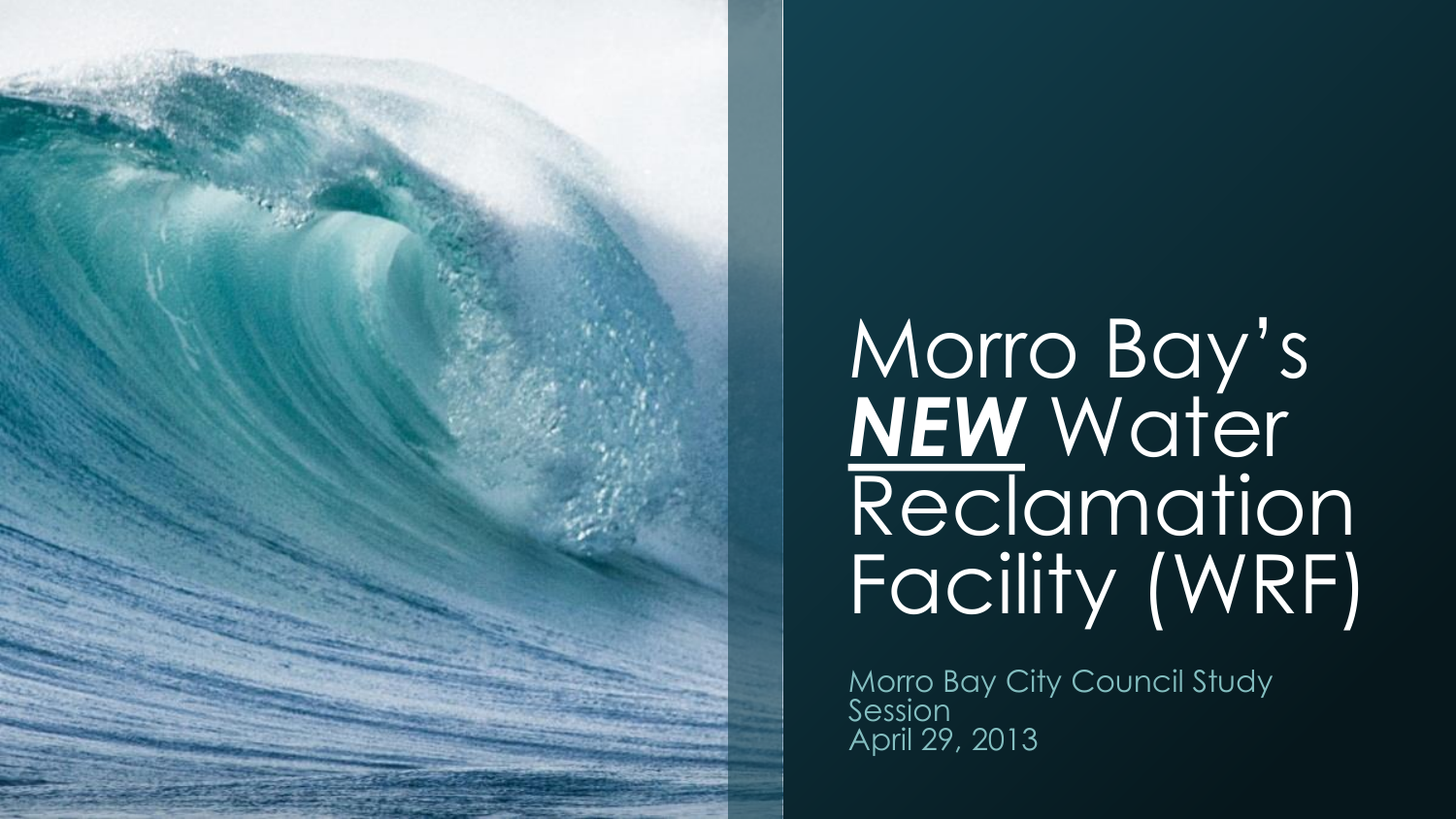## Agenda

- Welcome and Introductions (5 minutes)
- Discussion of Workshop Goals (30 minutes)
- Presentation and Discussion (60 minutes)
- Measurement of Success (30 minutes)
- Closing Remarks (5 minutes)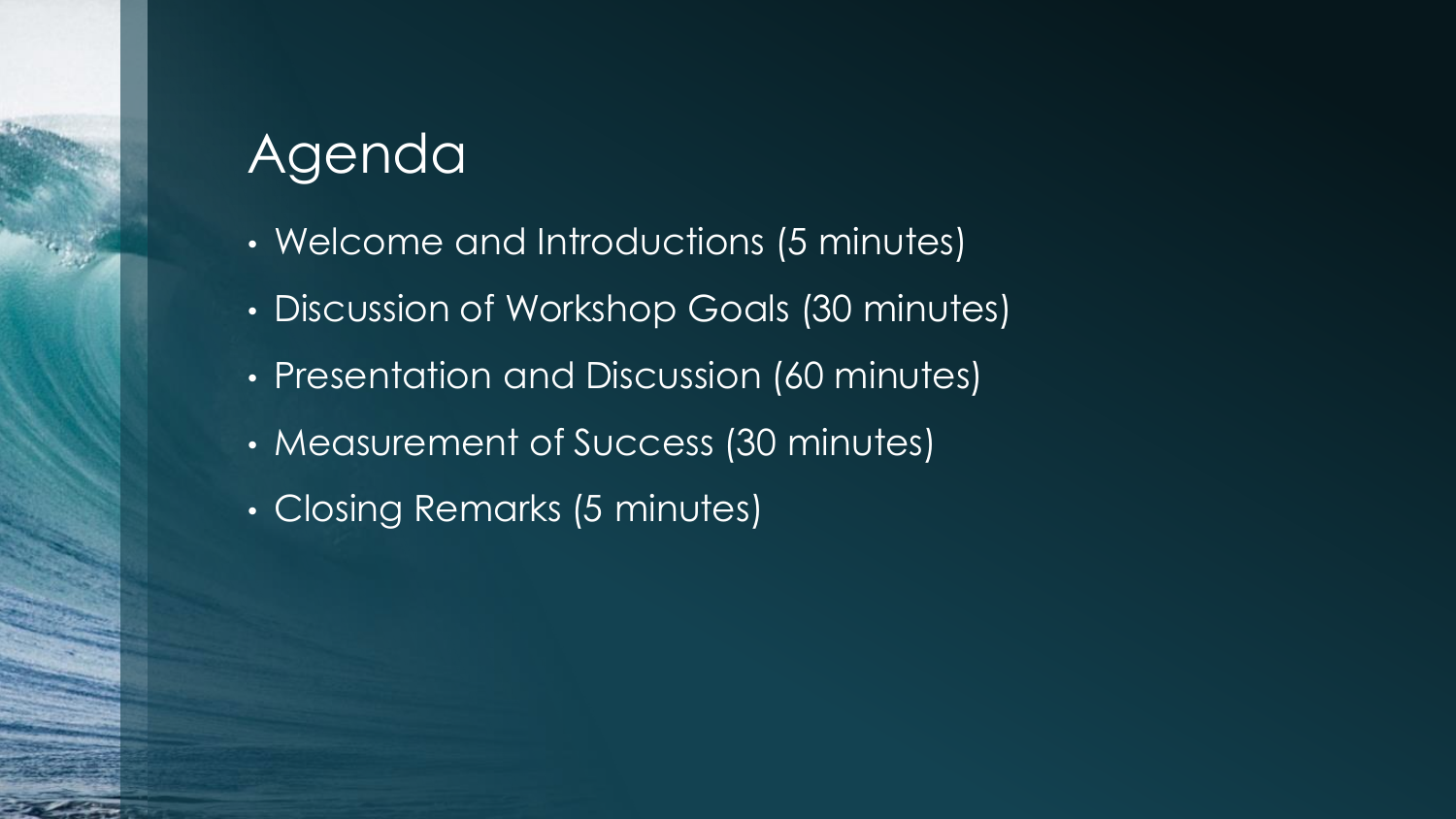#### Introductions

- City Council
- Andrea Lueker, City Manager
- Rob Livick, PE/PLS Public Services Director/City Engineer
- Rick Sauerwein, PE Engineering Division/Capital Projects Manager
- Bruce Keogh Water Reclamation Facility Manager
- Robert Schultz City Attorney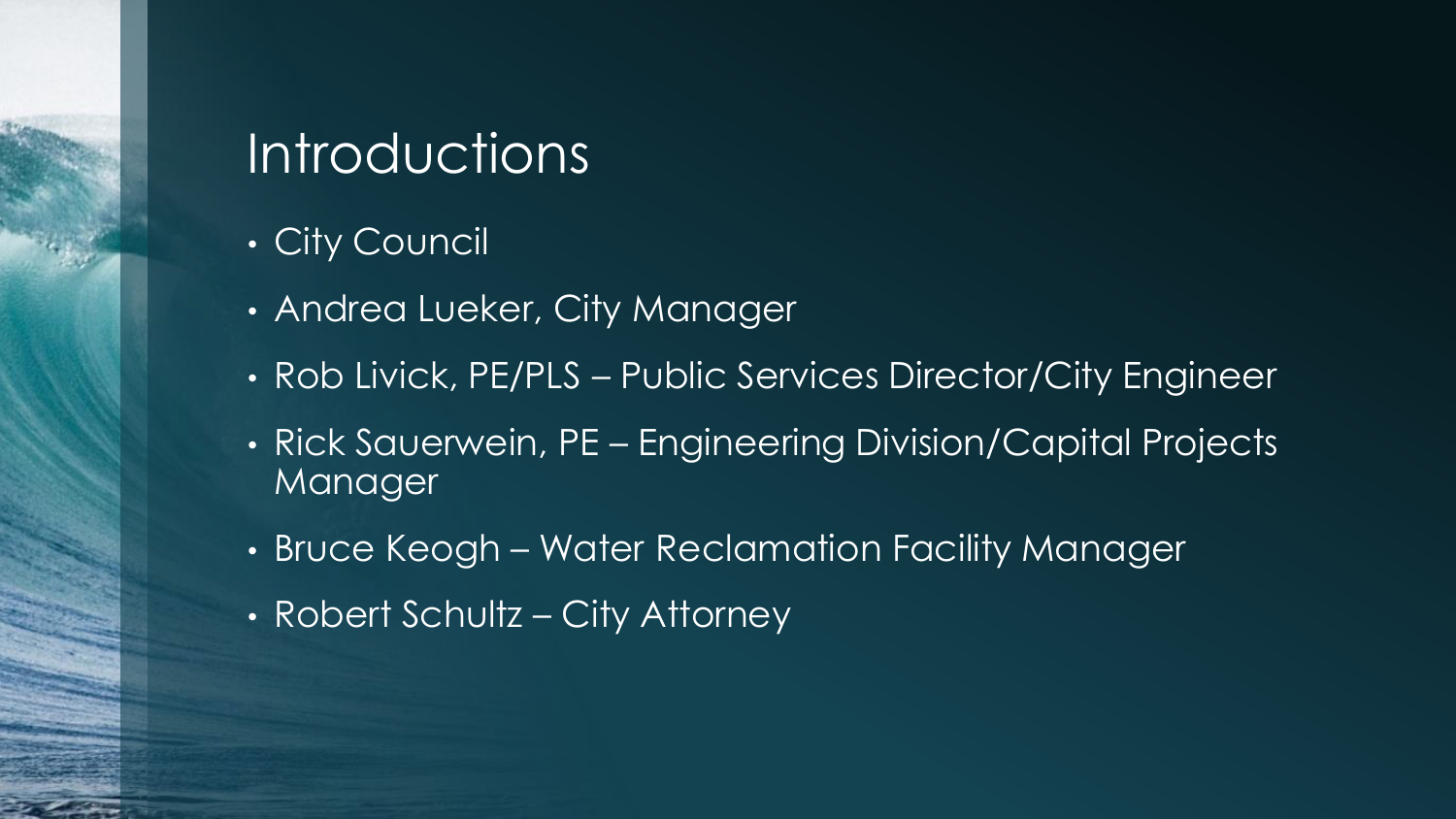#### Meeting Goals

- Major Meeting Goals
	- Review the NEW Water Reclamation Facility Request for Proposal and Discuss the desired outcome.
	- Review the Draft Project Schedule
	- Review the Previous Site Selection Criteria and Potential Sites
	- Review the "Success Factors" from the Previous Project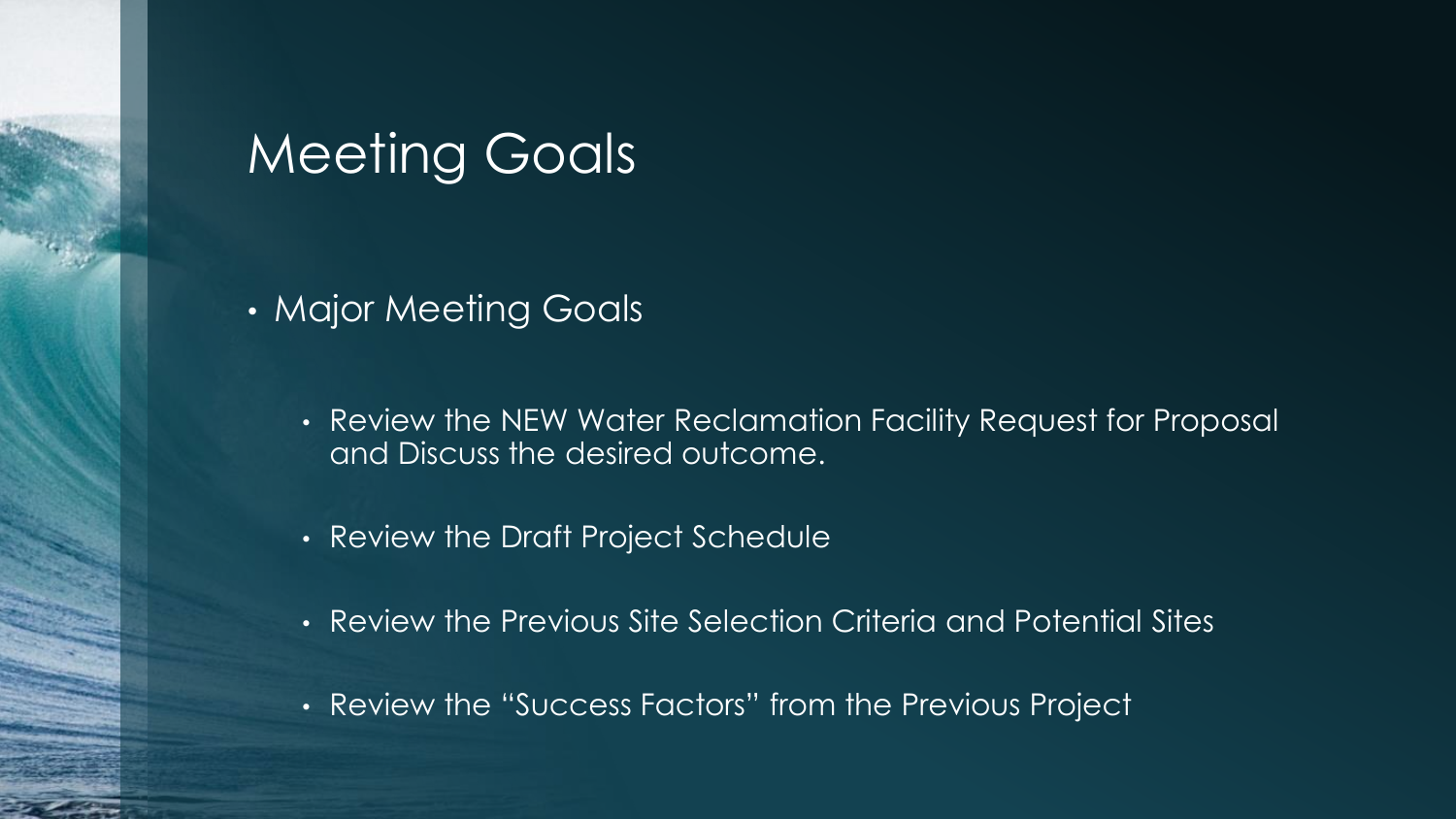## Your Meeting Goals

• What do you expect from this study session?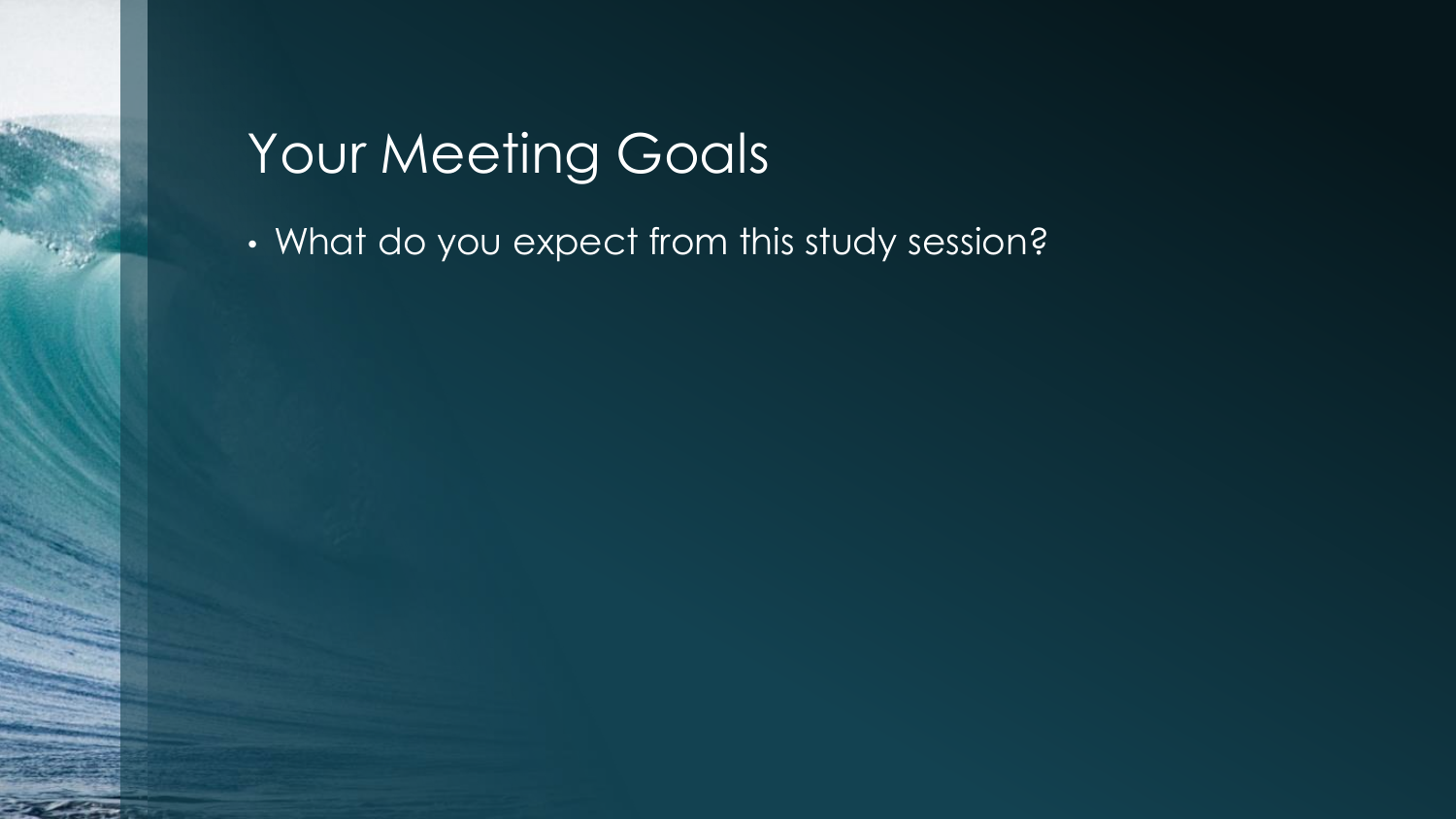# DRAFT PROJECT SCHEDULE

NEW WRF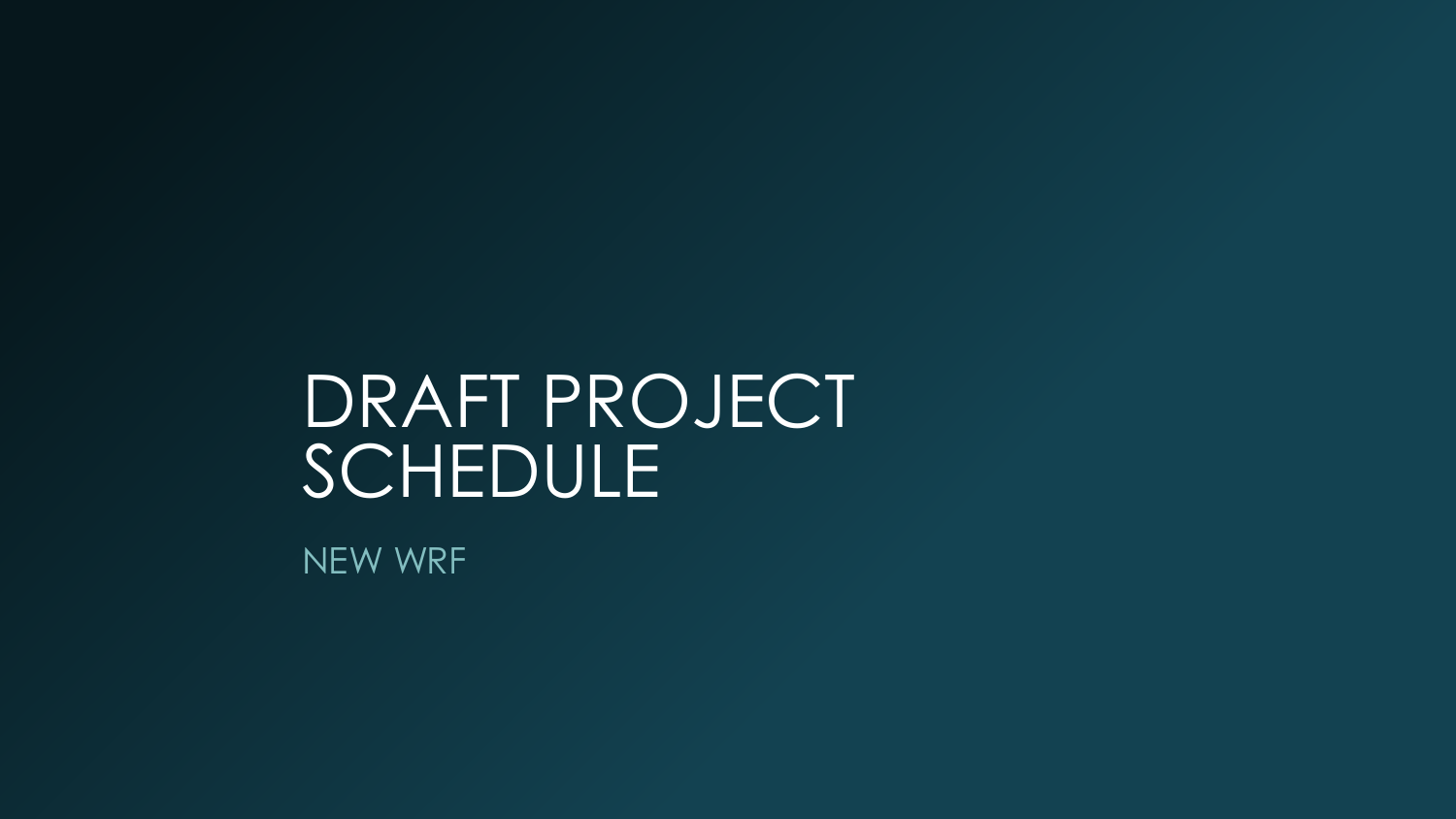## Draft Project Schedule

- Time Estimates base on a Optimistic Parametric Evaluation of Similar Projects
- Major Task Areas
	- Preliminary Activities
		- One Year
	- Facilities Master Planning
		- Two Years
	- Environmental Review and Permitting
		- One and a Half Years
	- Financing
		- Four Years
	- Design and Construction
		- Three Years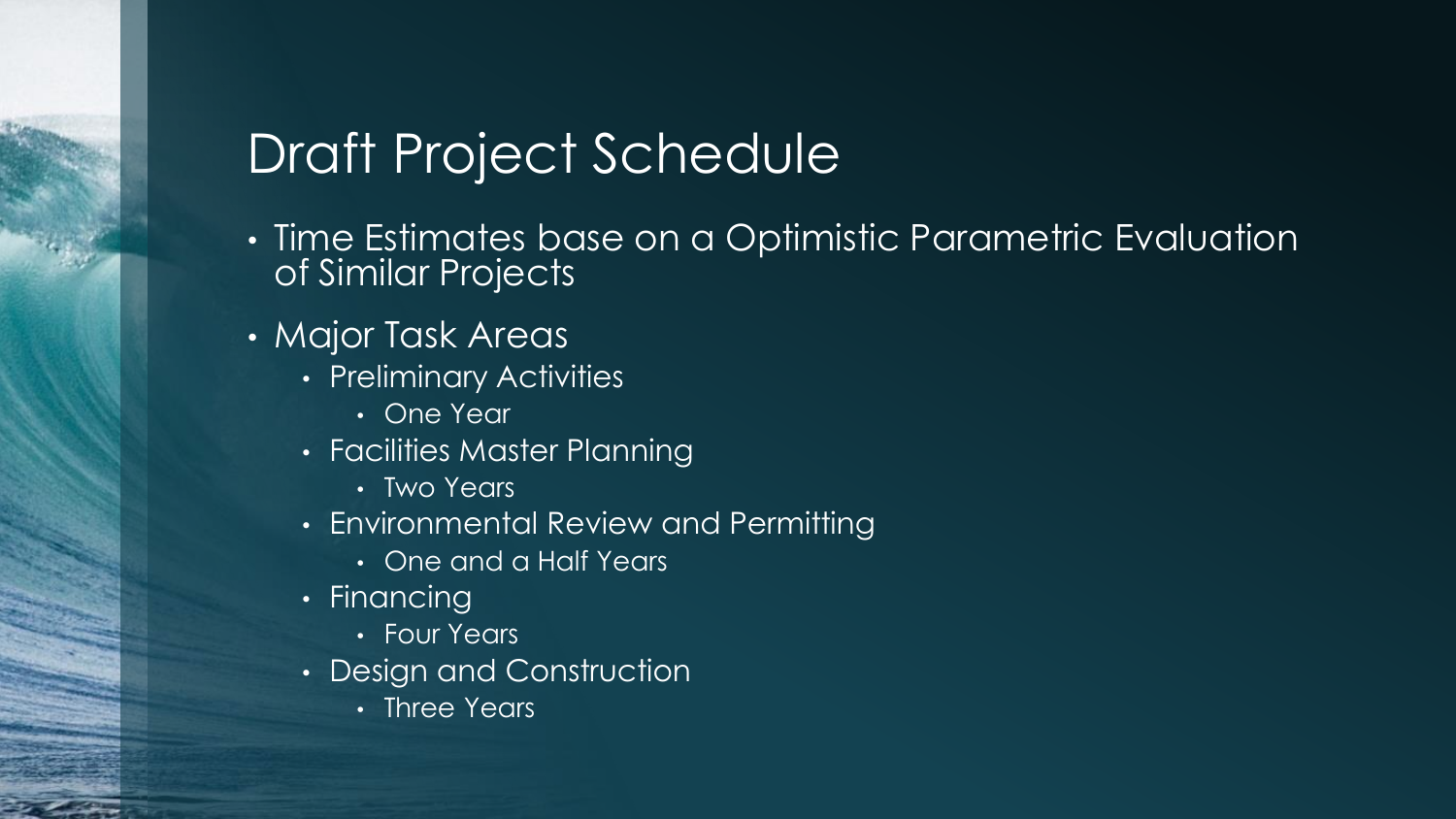#### Preliminary Activities

- Determine Goals and Objectives for the NEW WRF
	- Treatment Technology
	- Disposal
	- Reclamation
	- Biosolids
	- Site Analysis
- Selection of Primary Site
- Decision on the Project
- Selection of the "**Project** Manager"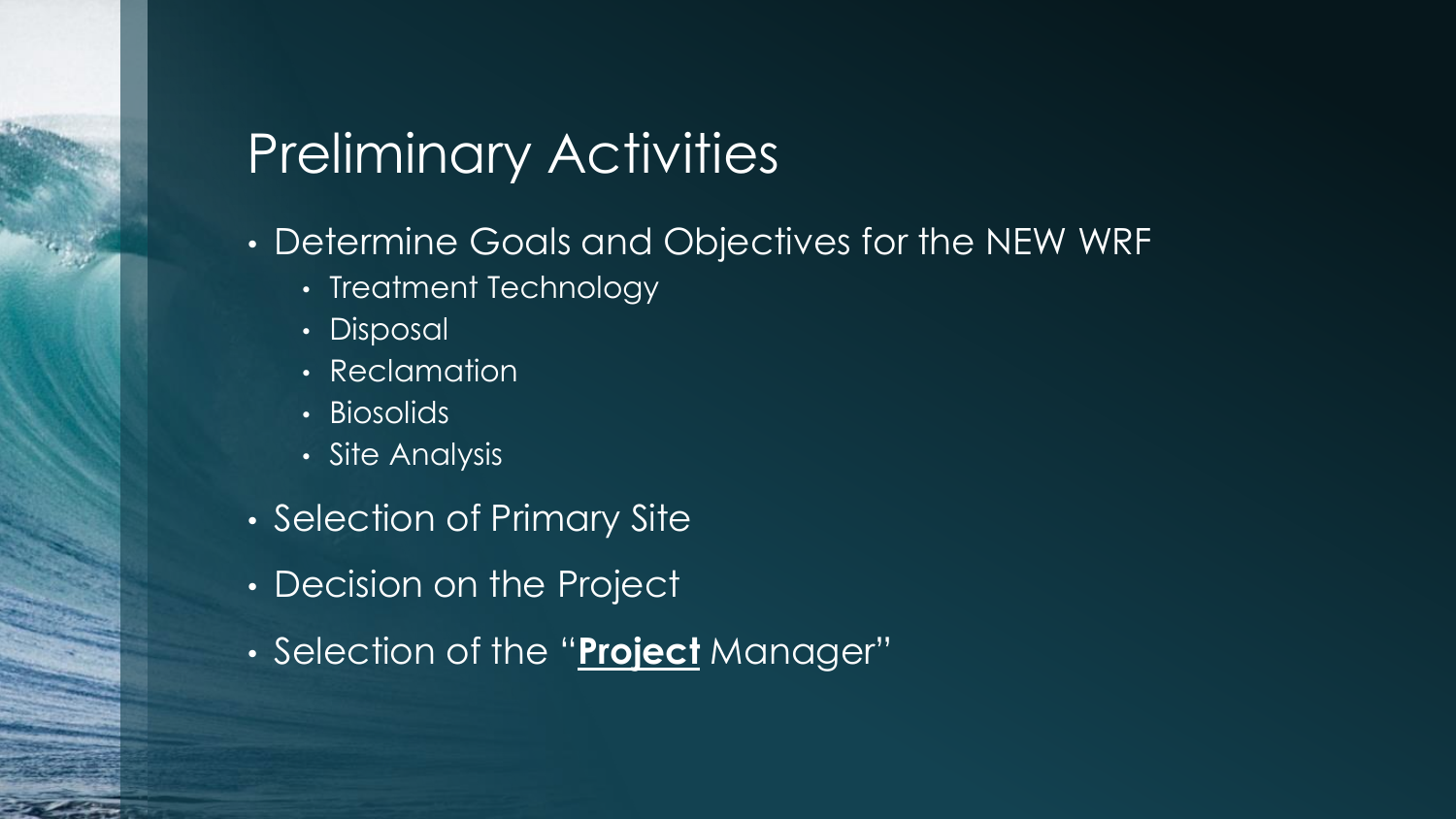## Facility Master Planning

- Site Acquisition
- Layout and Sizing of Facilities
- Cost Estimates Capital and Life Cycle
- **Rate Analysis**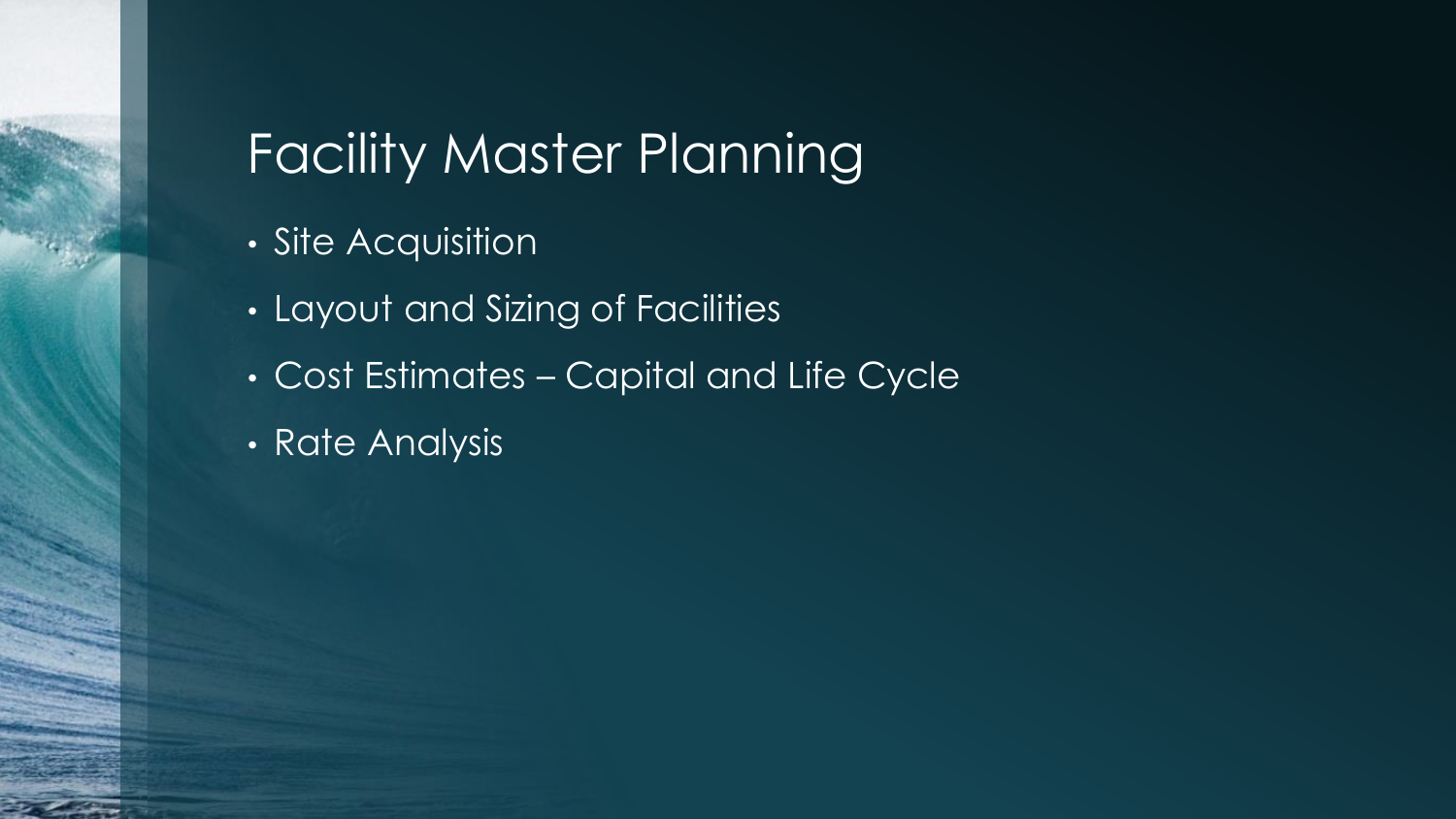## Environmental Review and Permitting

- Location Dependent City/County
- Environmental Review CEQA/NEPA
	- Initial Study
	- Special Studies
	- Environmental Document
	- Public Review
- Annexation
- Coastal Permitting
- Use Permit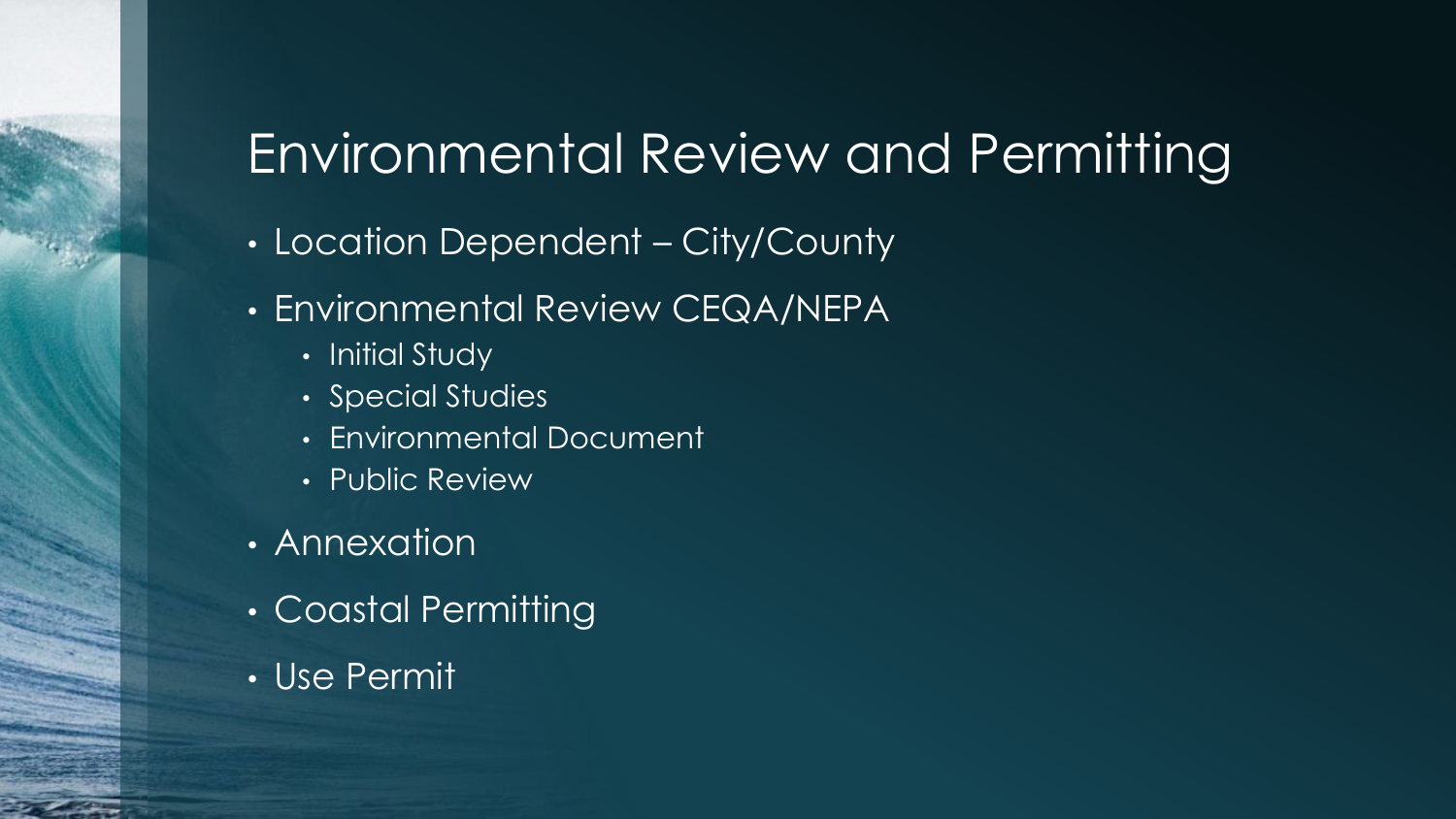## Financing

- Financing Plan
- Phasing
- Grant Opportunities Various Agencies Depending on what are the Project Elements
- State Revolving Fund Loans
	- Env Rev and Permitting needs to be complete
- Rates
	- Rate Analysis in conjunction with Facilities Master Plan
	- Rate Adjustments Prop 218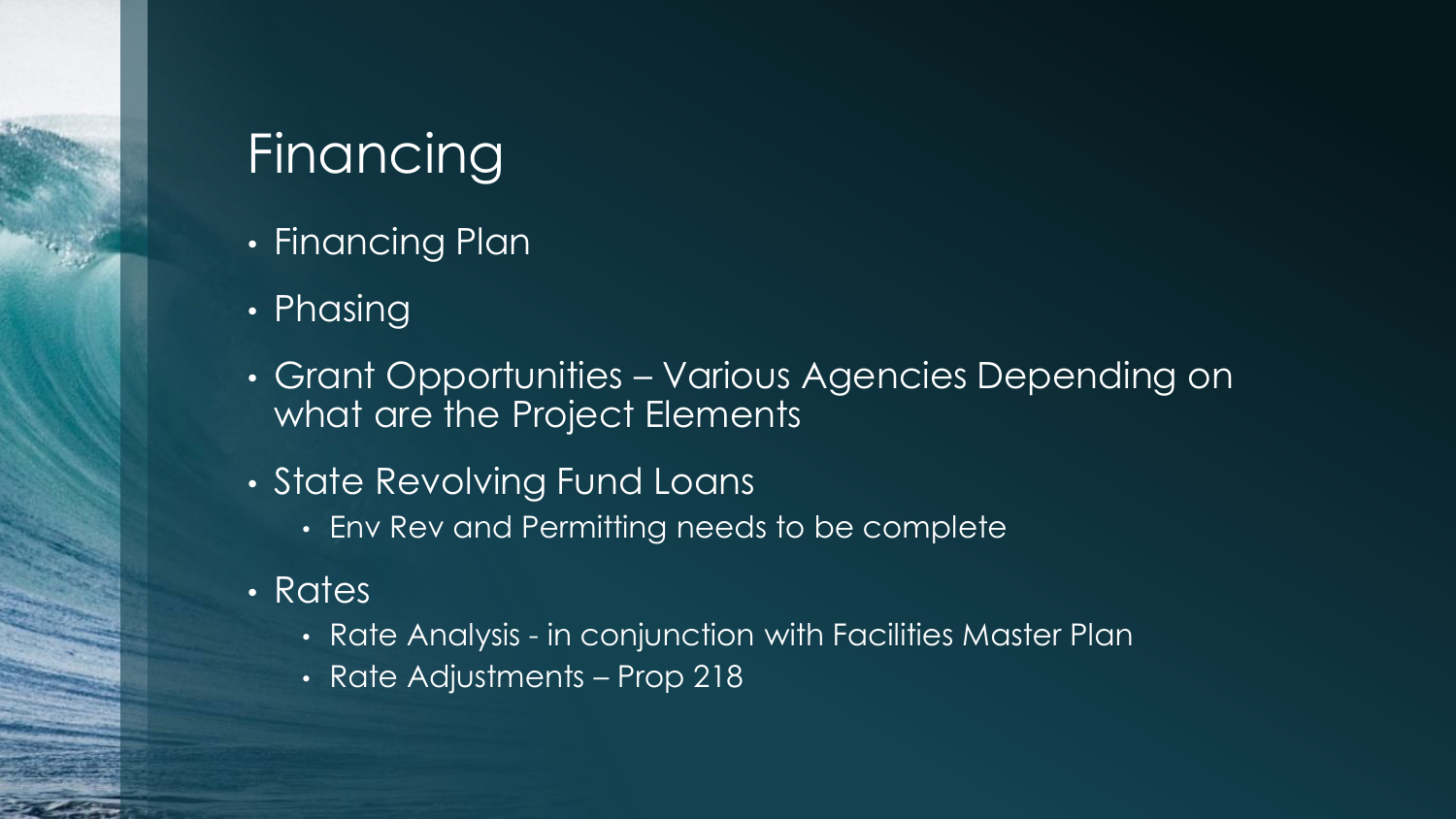## Design and Construction

- Select Design Engineer
- Design Review 30%
	- Decision on Delivery Method
- Design Bid Build or
- Design Build
- Construction
- Start Up
- Project Completion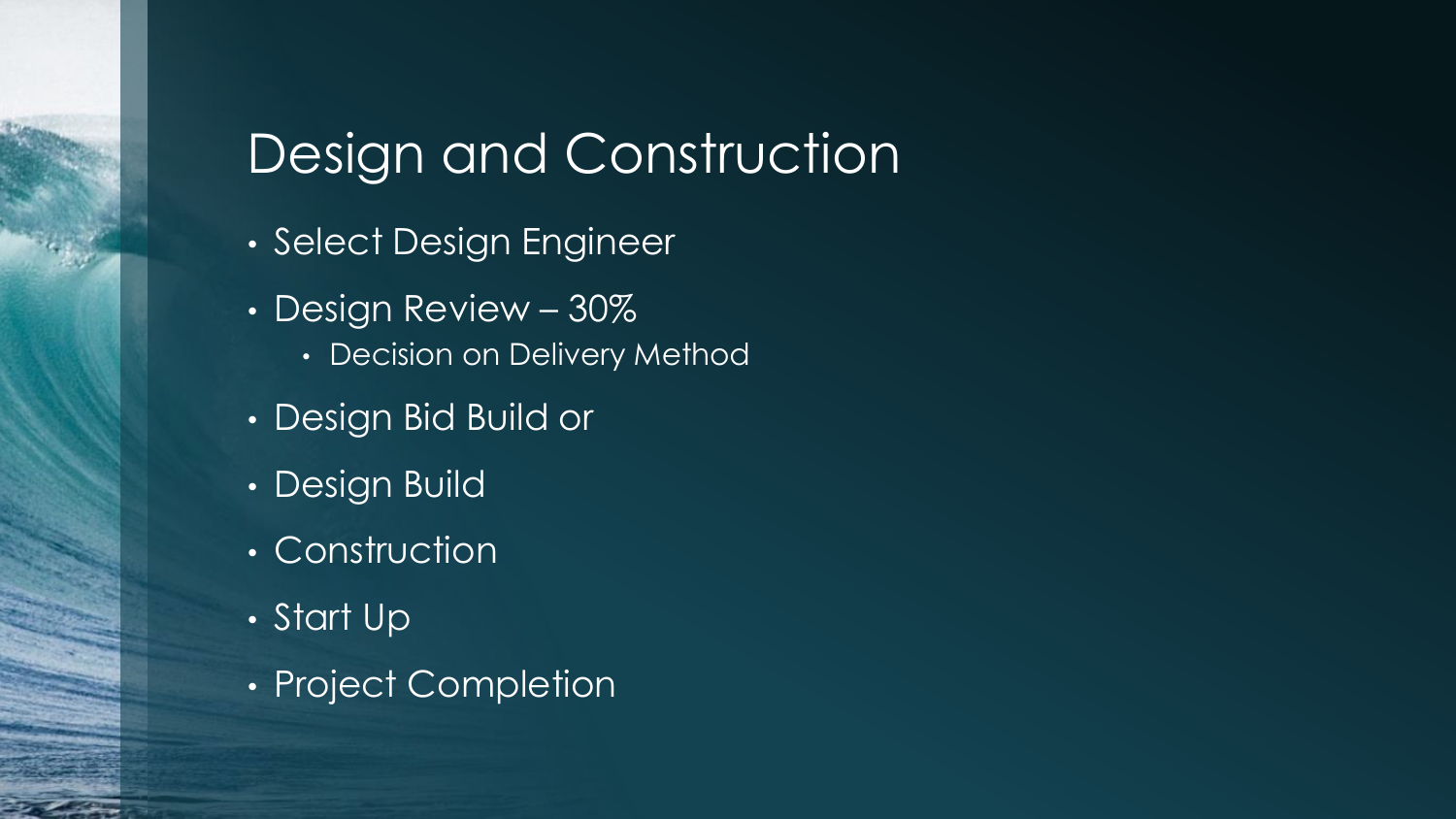## DRAFT PROJECT SCHEDULE

**DRAFT SCHEDULE** Morro Bay WRE Project

|               |                                                                          | 2013 |  |  |  |  | 2014 |  |  |  | 2015 |  |  | 2016 |  |  | 2017 |                                                                                                                                |  |  | 2018 |  |  |  | 2019 |  |  | 2020 |  |  |  |
|---------------|--------------------------------------------------------------------------|------|--|--|--|--|------|--|--|--|------|--|--|------|--|--|------|--------------------------------------------------------------------------------------------------------------------------------|--|--|------|--|--|--|------|--|--|------|--|--|--|
| <b>Home</b> & | TASK                                                                     |      |  |  |  |  |      |  |  |  |      |  |  |      |  |  |      | 01  02  03  04  01  02  03  04  01  02  03  04  01  02  03  04  01  02  03  04  01  02  03  04  01  02  03  04  01  02  03  04 |  |  |      |  |  |  |      |  |  |      |  |  |  |
|               | <b>Preliminary Activities</b>                                            |      |  |  |  |  |      |  |  |  |      |  |  |      |  |  |      |                                                                                                                                |  |  |      |  |  |  |      |  |  |      |  |  |  |
| ţ             | <b>hauance of a RFP for Project Manager and/or Facilitator</b>           |      |  |  |  |  |      |  |  |  |      |  |  |      |  |  |      |                                                                                                                                |  |  |      |  |  |  |      |  |  |      |  |  |  |
|               | Interview and Hire PM and/or facilitator to determine (Oty of Morro Bay) |      |  |  |  |  |      |  |  |  |      |  |  |      |  |  |      |                                                                                                                                |  |  |      |  |  |  |      |  |  |      |  |  |  |
| 읂             | goals/objectives of the WWTP project (below lst not inclusive)           |      |  |  |  |  |      |  |  |  |      |  |  |      |  |  |      |                                                                                                                                |  |  |      |  |  |  |      |  |  |      |  |  |  |
| 절원            | <b>Treatment technology</b>                                              |      |  |  |  |  |      |  |  |  |      |  |  |      |  |  |      |                                                                                                                                |  |  |      |  |  |  |      |  |  |      |  |  |  |
|               | <b>Type of disposal</b>                                                  |      |  |  |  |  |      |  |  |  |      |  |  |      |  |  |      |                                                                                                                                |  |  |      |  |  |  |      |  |  |      |  |  |  |
|               | Ownership/operation                                                      |      |  |  |  |  |      |  |  |  |      |  |  |      |  |  |      |                                                                                                                                |  |  |      |  |  |  |      |  |  |      |  |  |  |
| 25 25         | Level of reclamation                                                     |      |  |  |  |  |      |  |  |  |      |  |  |      |  |  |      |                                                                                                                                |  |  |      |  |  |  |      |  |  |      |  |  |  |
|               | <b>Biosolids Options</b>                                                 |      |  |  |  |  |      |  |  |  |      |  |  |      |  |  |      |                                                                                                                                |  |  |      |  |  |  |      |  |  |      |  |  |  |
| 9             | <b>Site Screening</b>                                                    |      |  |  |  |  |      |  |  |  |      |  |  |      |  |  |      |                                                                                                                                |  |  |      |  |  |  |      |  |  |      |  |  |  |
| A9.1<br>A9.2  | Review rough screening and fine screening documents on sites             |      |  |  |  |  |      |  |  |  |      |  |  |      |  |  |      |                                                                                                                                |  |  |      |  |  |  |      |  |  |      |  |  |  |
|               | Determine if additional sites need to be included                        |      |  |  |  |  |      |  |  |  |      |  |  |      |  |  |      |                                                                                                                                |  |  |      |  |  |  |      |  |  |      |  |  |  |
| E.CA          | Public workshops to narrow sites down                                    |      |  |  |  |  |      |  |  |  |      |  |  |      |  |  |      |                                                                                                                                |  |  |      |  |  |  |      |  |  |      |  |  |  |
| 49.4          | <b>Selection of Site</b>                                                 |      |  |  |  |  |      |  |  |  |      |  |  |      |  |  |      |                                                                                                                                |  |  |      |  |  |  |      |  |  |      |  |  |  |
|               |                                                                          |      |  |  |  |  |      |  |  |  |      |  |  |      |  |  |      |                                                                                                                                |  |  |      |  |  |  |      |  |  |      |  |  |  |
|               | <b>Facilities Master Planning</b>                                        |      |  |  |  |  |      |  |  |  |      |  |  |      |  |  |      |                                                                                                                                |  |  |      |  |  |  |      |  |  |      |  |  |  |
| α             | Issuance of RFP for Facilities Master Plan (FMP) consulting engineer     |      |  |  |  |  |      |  |  |  |      |  |  |      |  |  |      |                                                                                                                                |  |  |      |  |  |  |      |  |  |      |  |  |  |
| ũ             | Interview and hire FMP consulting Engineer                               |      |  |  |  |  |      |  |  |  |      |  |  |      |  |  |      |                                                                                                                                |  |  |      |  |  |  |      |  |  |      |  |  |  |
| a             | <b>Acquire final site</b>                                                |      |  |  |  |  |      |  |  |  |      |  |  |      |  |  |      |                                                                                                                                |  |  |      |  |  |  |      |  |  |      |  |  |  |
| C4            | Complete draft of FMP                                                    |      |  |  |  |  |      |  |  |  |      |  |  |      |  |  |      |                                                                                                                                |  |  |      |  |  |  |      |  |  |      |  |  |  |
|               | Public workshop(s) on Draft FMP                                          |      |  |  |  |  |      |  |  |  |      |  |  |      |  |  |      |                                                                                                                                |  |  |      |  |  |  |      |  |  |      |  |  |  |
| č             | Begin Rate Analysis for NEW WRF                                          |      |  |  |  |  |      |  |  |  |      |  |  |      |  |  |      |                                                                                                                                |  |  |      |  |  |  |      |  |  |      |  |  |  |
|               | <b>Complete final FMP</b>                                                |      |  |  |  |  |      |  |  |  |      |  |  |      |  |  |      |                                                                                                                                |  |  |      |  |  |  |      |  |  |      |  |  |  |
| S.            | Complete 218 for Rate Increases                                          |      |  |  |  |  |      |  |  |  |      |  |  |      |  |  |      |                                                                                                                                |  |  |      |  |  |  |      |  |  |      |  |  |  |
|               |                                                                          |      |  |  |  |  |      |  |  |  |      |  |  |      |  |  |      |                                                                                                                                |  |  |      |  |  |  |      |  |  |      |  |  |  |
|               | <b>Environmental Review and Permitting</b>                               |      |  |  |  |  |      |  |  |  |      |  |  |      |  |  |      |                                                                                                                                |  |  |      |  |  |  |      |  |  |      |  |  |  |
| D1            | <b>Issuance of a RFP for Environmental Planning Consultant</b>           |      |  |  |  |  |      |  |  |  |      |  |  |      |  |  |      |                                                                                                                                |  |  |      |  |  |  |      |  |  |      |  |  |  |
| D2            | Complete and circulate draft CEQA                                        |      |  |  |  |  |      |  |  |  |      |  |  |      |  |  |      |                                                                                                                                |  |  |      |  |  |  |      |  |  |      |  |  |  |
| D3            | <b>Issue Final CEOA Document</b>                                         |      |  |  |  |  |      |  |  |  |      |  |  |      |  |  |      |                                                                                                                                |  |  |      |  |  |  |      |  |  |      |  |  |  |
| Ž             | Obtain Permits including Coastal Development Permit                      |      |  |  |  |  |      |  |  |  |      |  |  |      |  |  |      |                                                                                                                                |  |  |      |  |  |  |      |  |  |      |  |  |  |
|               |                                                                          |      |  |  |  |  |      |  |  |  |      |  |  |      |  |  |      |                                                                                                                                |  |  |      |  |  |  |      |  |  |      |  |  |  |
|               | <b>Financing</b>                                                         |      |  |  |  |  |      |  |  |  |      |  |  |      |  |  |      |                                                                                                                                |  |  |      |  |  |  |      |  |  |      |  |  |  |
|               | <b>Invest and Pursue Grant Options</b>                                   |      |  |  |  |  |      |  |  |  |      |  |  |      |  |  |      |                                                                                                                                |  |  |      |  |  |  |      |  |  |      |  |  |  |
|               | Complete draft plan for design and construction financing                |      |  |  |  |  |      |  |  |  |      |  |  |      |  |  |      |                                                                                                                                |  |  |      |  |  |  |      |  |  |      |  |  |  |
|               | Complete final plan for project financing                                |      |  |  |  |  |      |  |  |  |      |  |  |      |  |  |      |                                                                                                                                |  |  |      |  |  |  |      |  |  |      |  |  |  |
|               | Submit proof that all necessary financing is secured                     |      |  |  |  |  |      |  |  |  |      |  |  |      |  |  |      |                                                                                                                                |  |  |      |  |  |  |      |  |  |      |  |  |  |
|               |                                                                          |      |  |  |  |  |      |  |  |  |      |  |  |      |  |  |      |                                                                                                                                |  |  |      |  |  |  |      |  |  |      |  |  |  |
|               | <b>Design and Construction (dependant on delivery method)</b>            |      |  |  |  |  |      |  |  |  |      |  |  |      |  |  |      |                                                                                                                                |  |  |      |  |  |  |      |  |  |      |  |  |  |
|               | Initiate design                                                          |      |  |  |  |  |      |  |  |  |      |  |  |      |  |  |      |                                                                                                                                |  |  |      |  |  |  |      |  |  |      |  |  |  |
|               | 30% design review                                                        |      |  |  |  |  |      |  |  |  |      |  |  |      |  |  |      |                                                                                                                                |  |  |      |  |  |  |      |  |  |      |  |  |  |
|               | <b>Select Delivery Method</b>                                            |      |  |  |  |  |      |  |  |  |      |  |  |      |  |  |      |                                                                                                                                |  |  |      |  |  |  |      |  |  |      |  |  |  |
|               | <b>Design Bid Build Process</b>                                          |      |  |  |  |  |      |  |  |  |      |  |  |      |  |  |      |                                                                                                                                |  |  |      |  |  |  |      |  |  |      |  |  |  |
| Tal.          | <b>Complete design</b>                                                   |      |  |  |  |  |      |  |  |  |      |  |  |      |  |  |      |                                                                                                                                |  |  |      |  |  |  |      |  |  |      |  |  |  |
| Fa2           | haus notice to proceed with construction                                 |      |  |  |  |  |      |  |  |  |      |  |  |      |  |  |      |                                                                                                                                |  |  |      |  |  |  |      |  |  |      |  |  |  |
| Fa3           | Competed construction and debugging and start-up                         |      |  |  |  |  |      |  |  |  |      |  |  |      |  |  |      |                                                                                                                                |  |  |      |  |  |  |      |  |  |      |  |  |  |
| Fa4           | Achieve full compliance with secondary/tertiary permit requirement       |      |  |  |  |  |      |  |  |  |      |  |  |      |  |  |      |                                                                                                                                |  |  |      |  |  |  |      |  |  |      |  |  |  |
|               | <b>Design Build Process</b>                                              |      |  |  |  |  |      |  |  |  |      |  |  |      |  |  |      |                                                                                                                                |  |  |      |  |  |  |      |  |  |      |  |  |  |
| TЫL           | <b>Issue Design Build Contract</b>                                       |      |  |  |  |  |      |  |  |  |      |  |  |      |  |  |      |                                                                                                                                |  |  |      |  |  |  |      |  |  |      |  |  |  |
| ГЬ2           | Competed construction and debugging and start-up                         |      |  |  |  |  |      |  |  |  |      |  |  |      |  |  |      |                                                                                                                                |  |  |      |  |  |  |      |  |  |      |  |  |  |
| FЫЗ           | Achieve full compliance with secondary/tertiary permit requirement       |      |  |  |  |  |      |  |  |  |      |  |  |      |  |  |      |                                                                                                                                |  |  |      |  |  |  |      |  |  |      |  |  |  |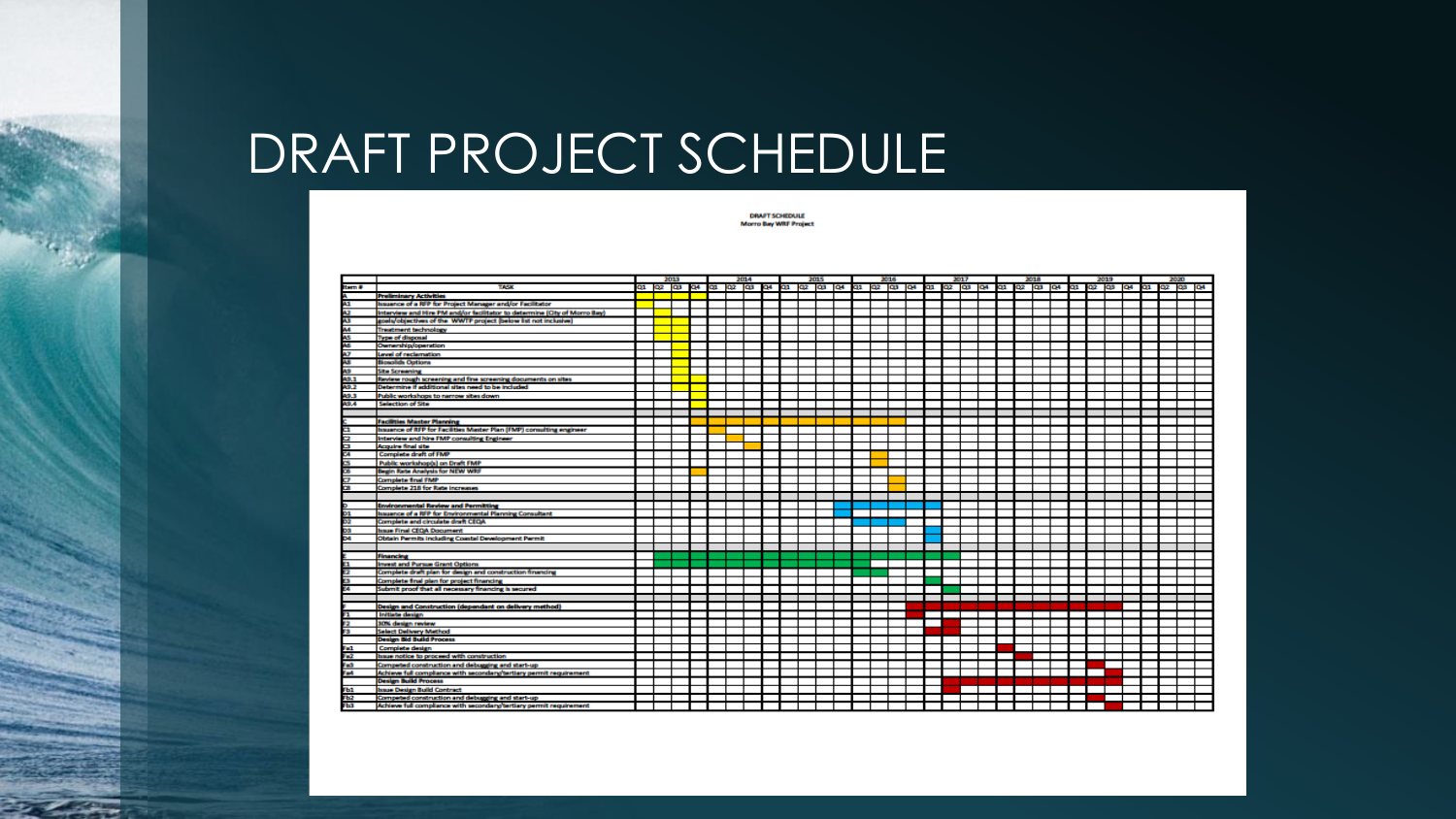# RFP for Preliminary Planning

NEW WRF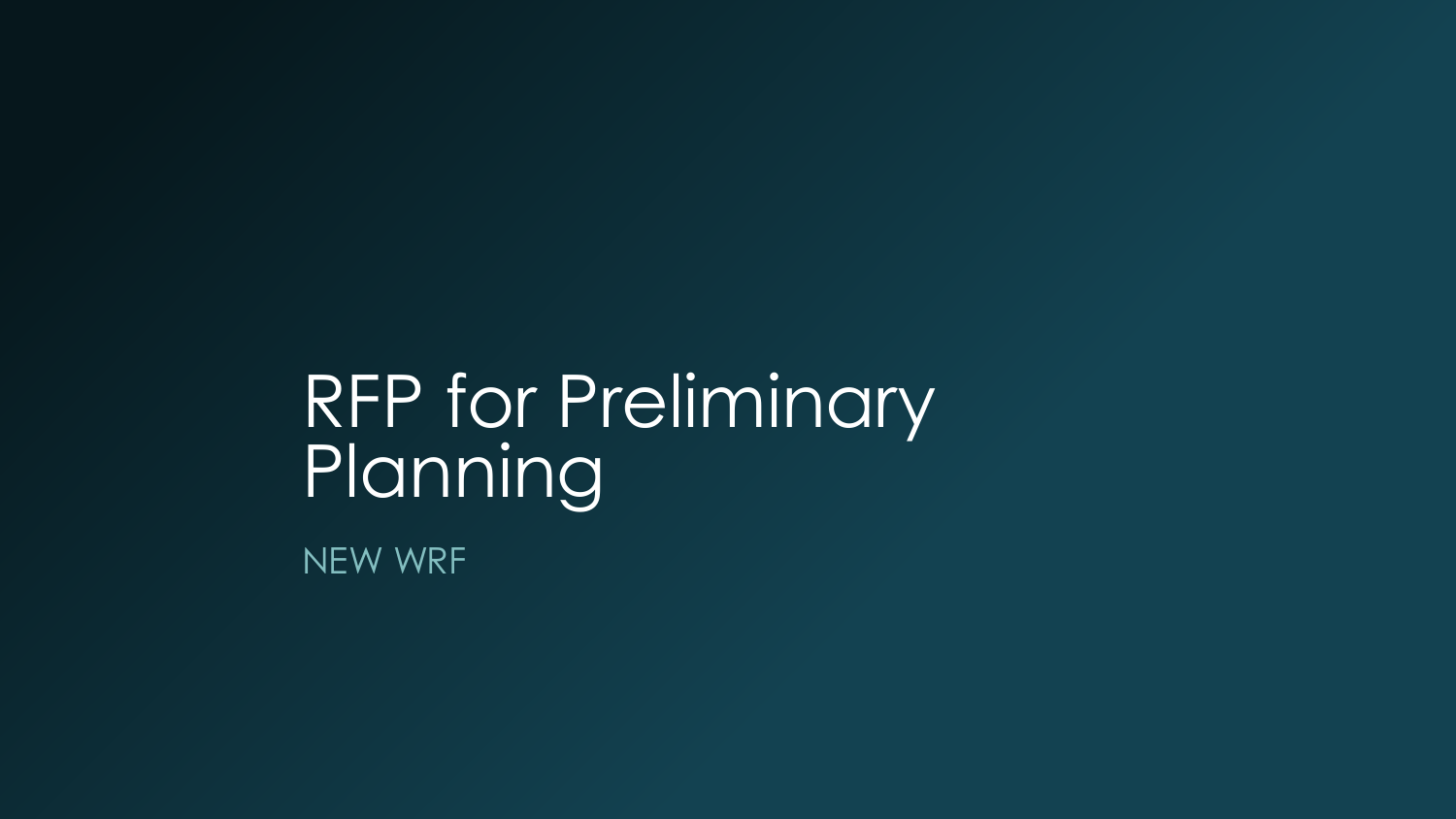## Goal of Preliminary Phase of WRF Project

• Selection of a Project Planning Consultant

• Guide the community through a series of decisions regarding the features and siting of the NEW Water Reclamation Facility (WRF)

• Assist the Council in making Decisions regarding the What, Where and Whys for the Project, before jumping in and working on the details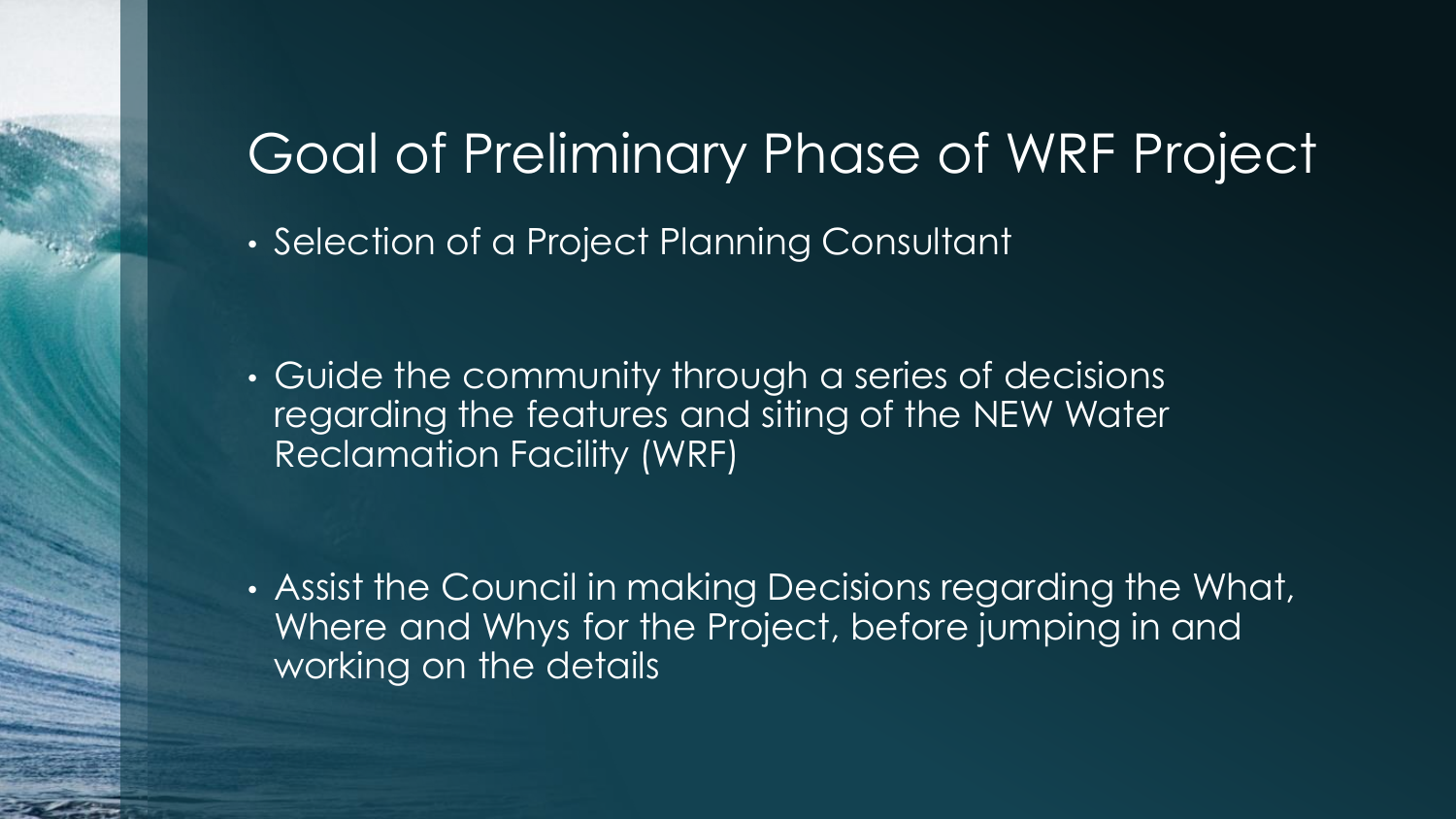#### Specific Goal Issues

- The Preliminary Planning Process should resolve the following specific issues:
	- Treatment Technology
	- Type of Disposal
	- Ownership and Operation
	- Level of Water Reclamation
	- Disposal Options
	- Biosolids Options
	- Siting Criteria
	- Scheduling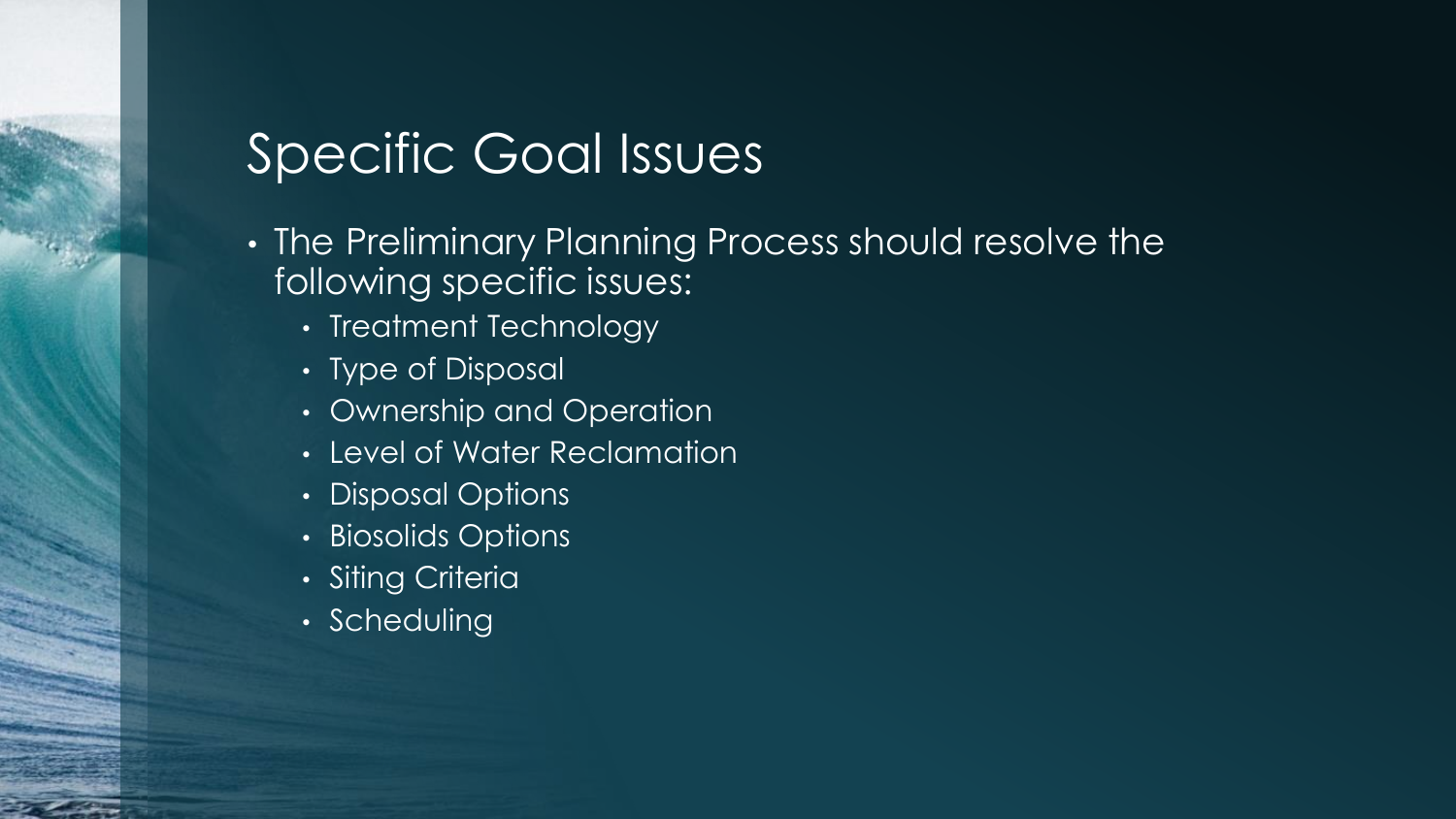## Treatment Technology

- This Discussion Should Address the Following Areas of the New WRF:
	- Energy Use
	- Water Quality
	- Siting Requirements
- Examples of Types of Treatment Technology
	- Ponds/Lagoons
	- Conventional Activated Sludge
	- Oxidation Ditch
	- Membrane Batch Reactor (MBR)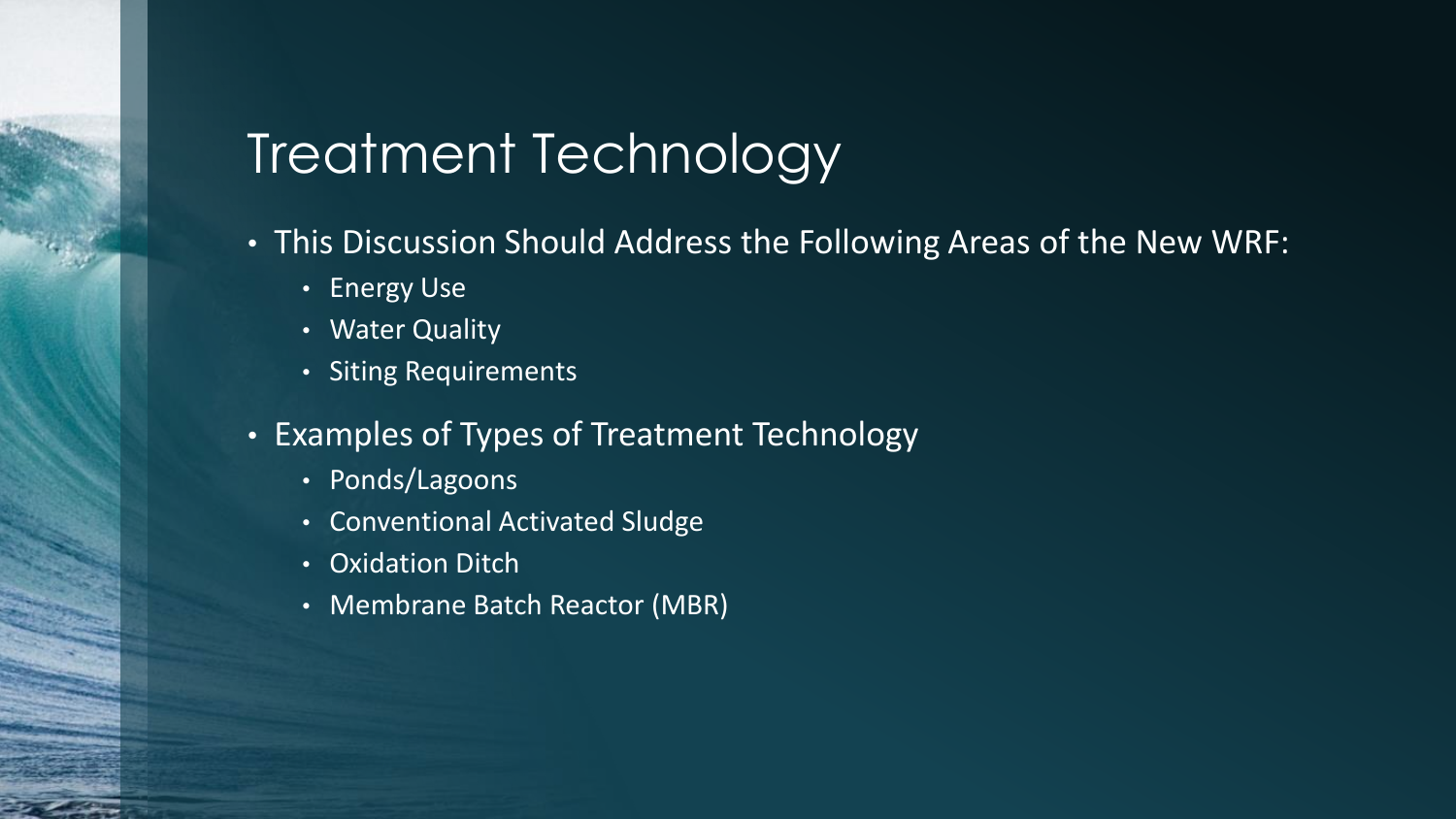## Ownership and Operations

- Assist in the decision on the level of Private/Public Partnership Desired
	- Design
	- Design Bid Build
	- Design Build
	- Design Build Operate
	- Design Build Operate Finance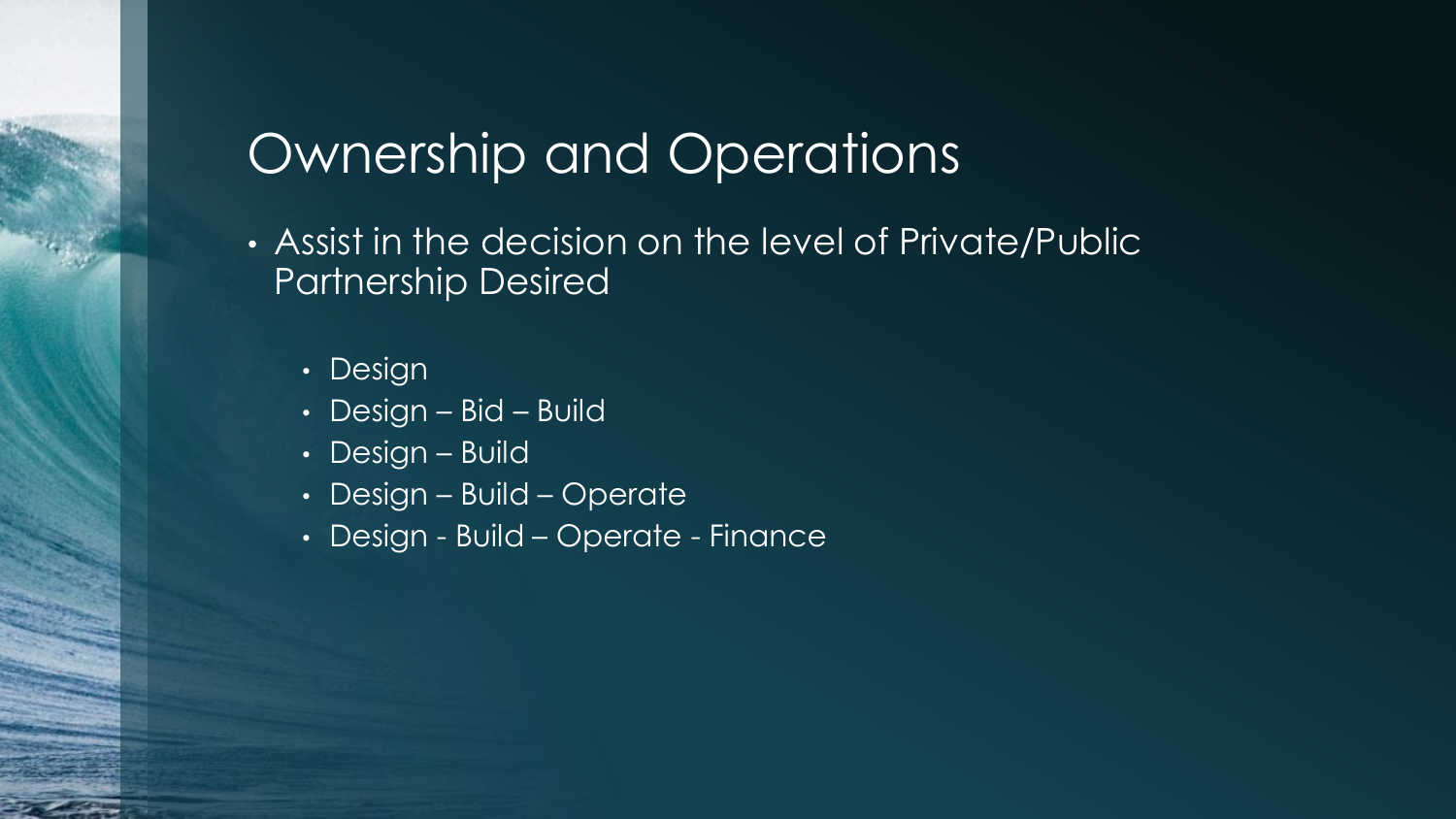## Level of Reclamation

• Look at options and issues for use of the reclaimed water

- Municipal Industrial
- Agricultural
- Indirect Potable Groundwater Recharge
- Direct Potable?
- Landscape Irrigation
- Water Quality
- Phased or "Build it and They will Come" Approach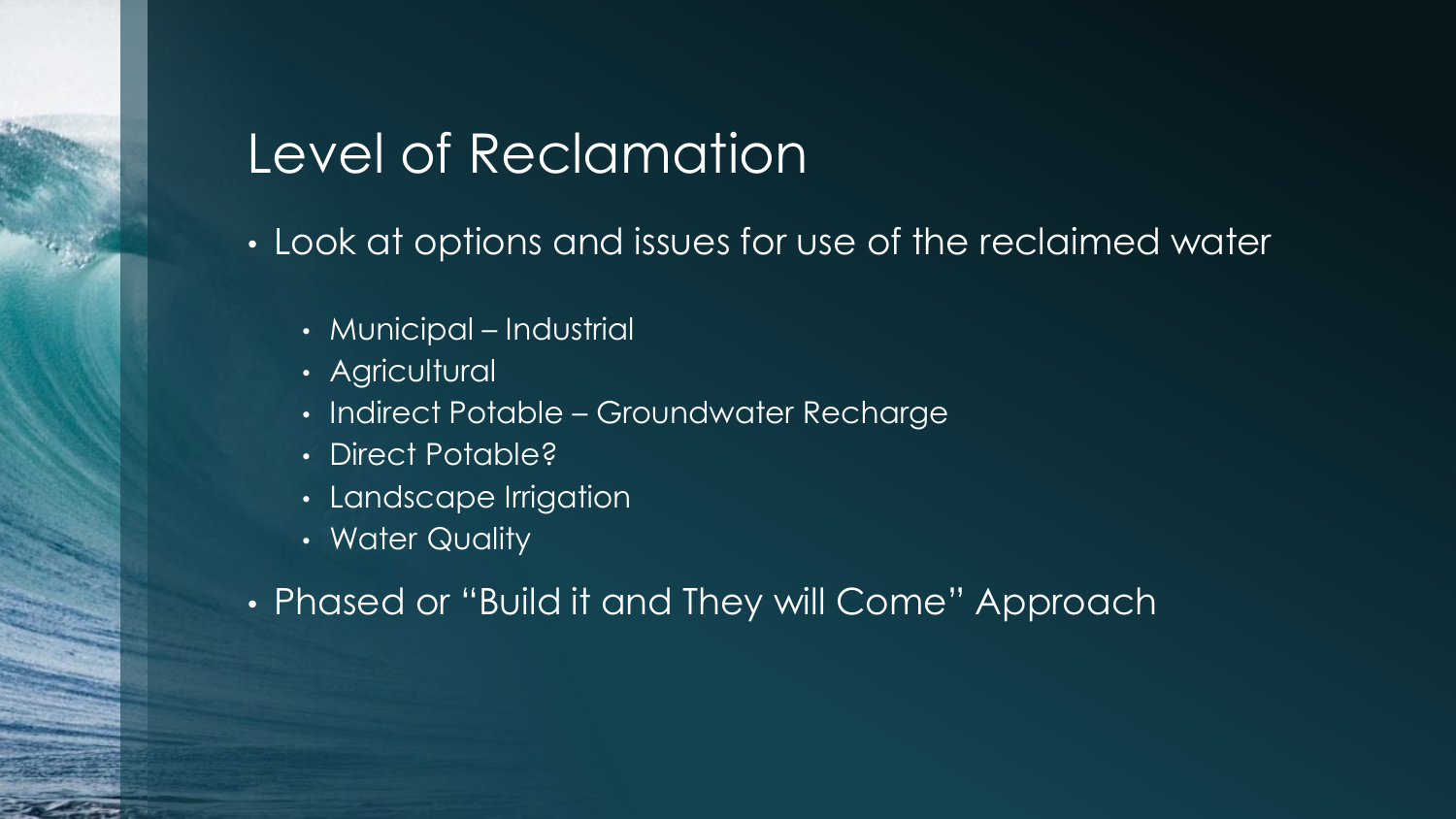## Disposal Options

- Ocean Outfall Full or Partial
- Creek Discharge
- Groundwater
- Surface Disposal Spray Irrigation
- Average Dry Weather ~1.5 MGD
- Peak Wet Weather ~ 8.1 MGD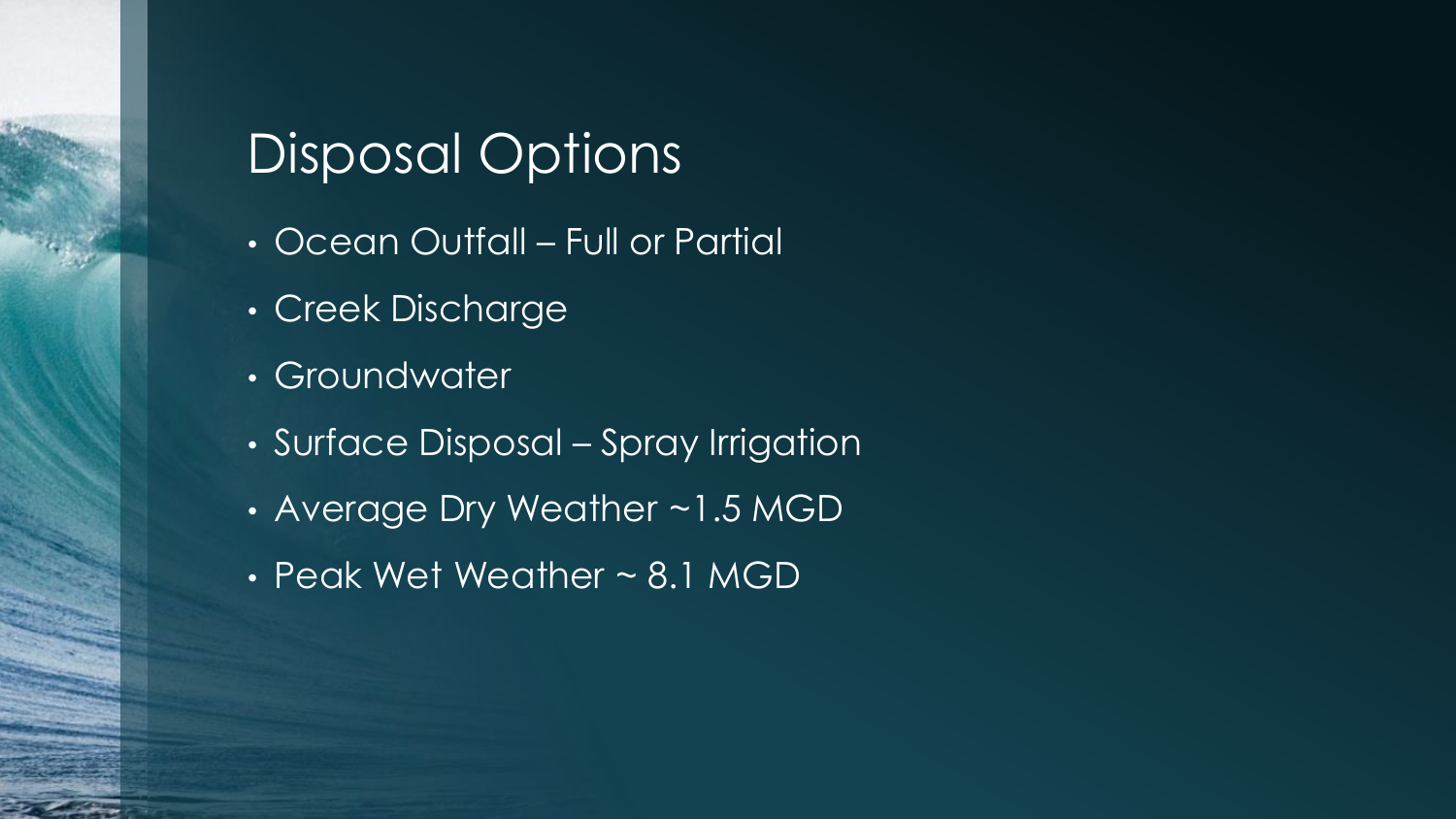## Biosolids Options

- Based on Treatment Technology
- Evaluate
	- Composting onsite
	- Hauling to Regional Facility
- Look at Energy needs and Potential Energy Production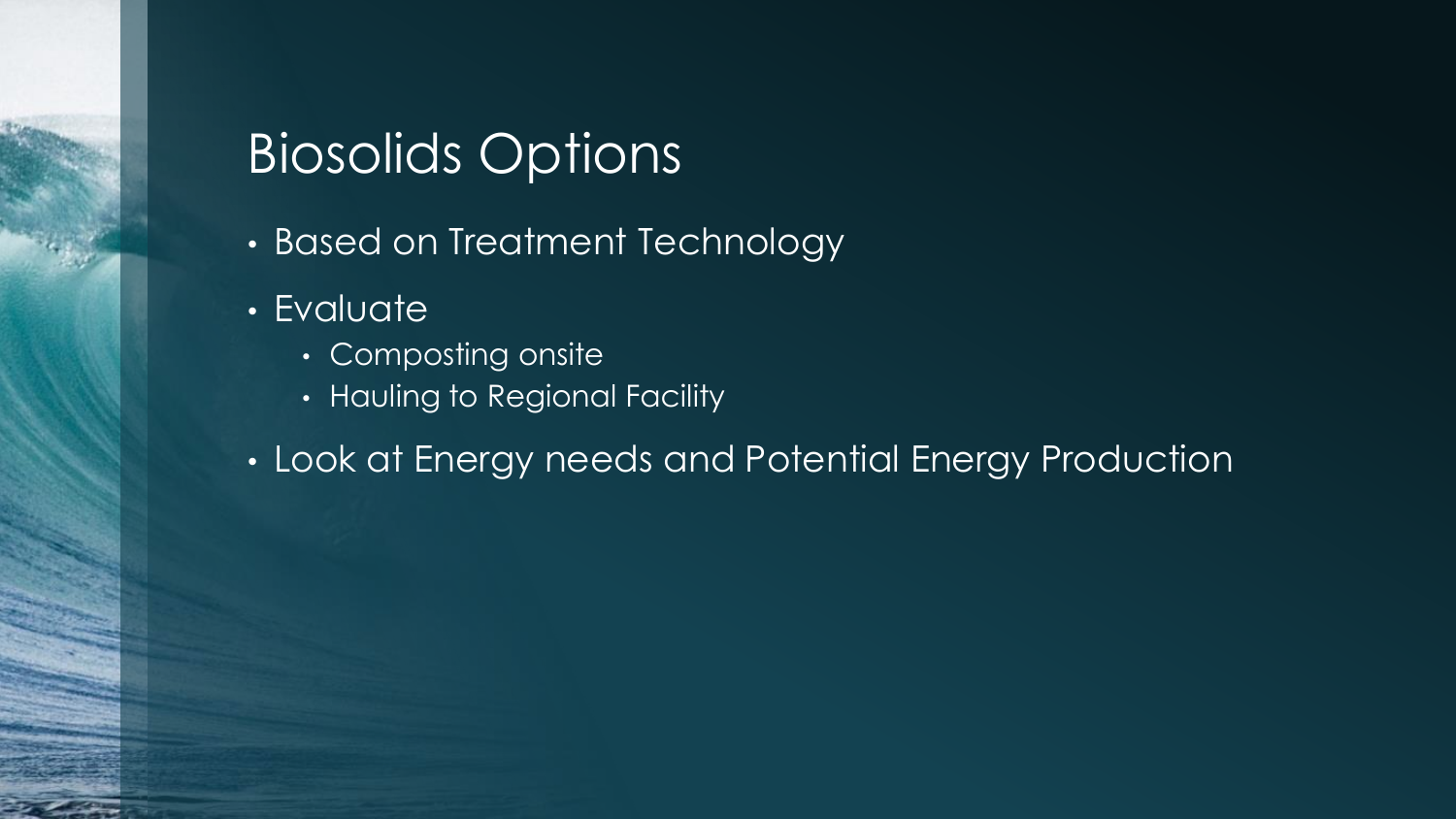## Scheduling

• Provide Updated Schedule that Addresses

- Siting
- Permitting
- Design
- Construction
- Start Up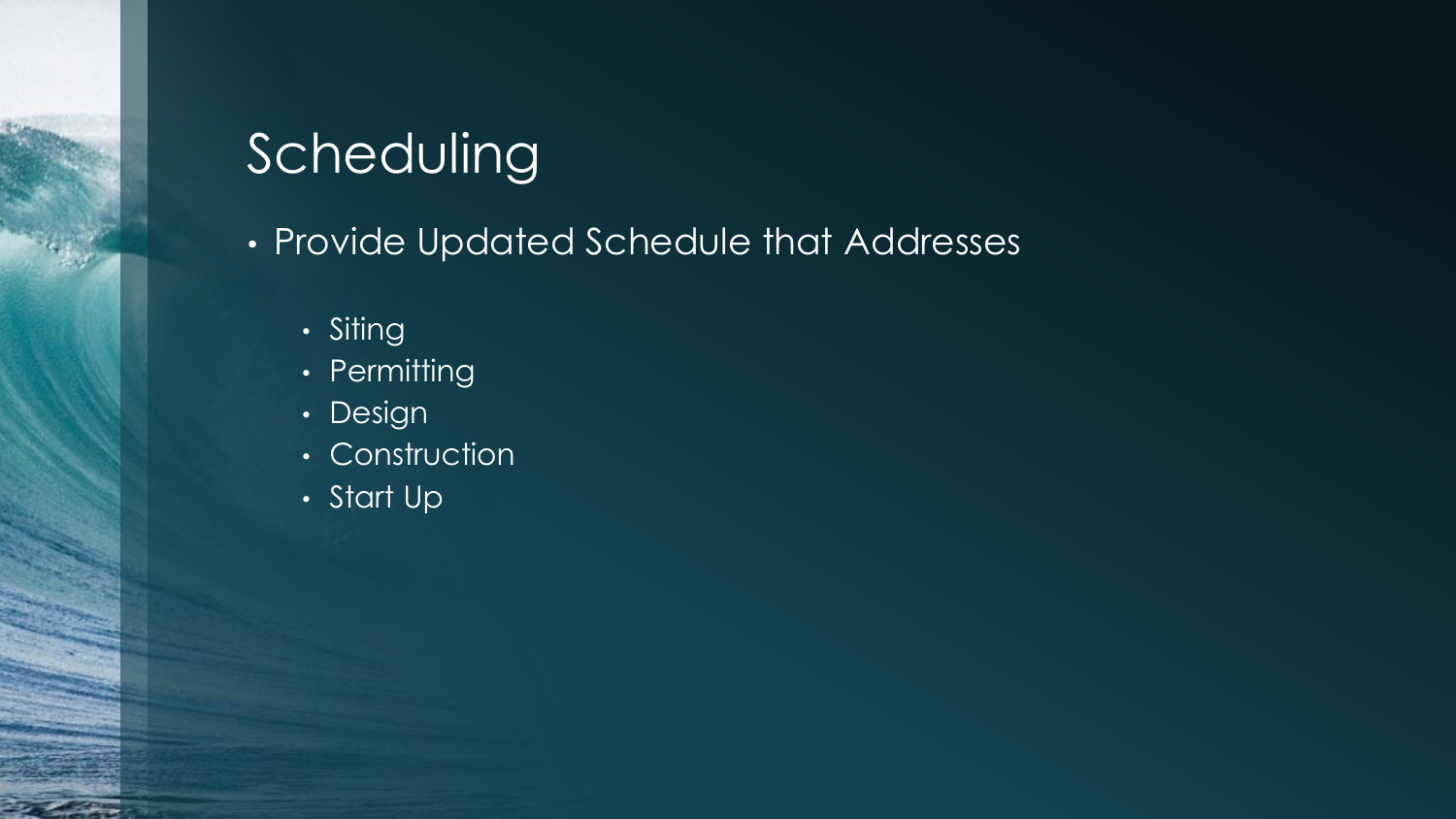# Site Selection Criteria and Review of Sites

NEW WRF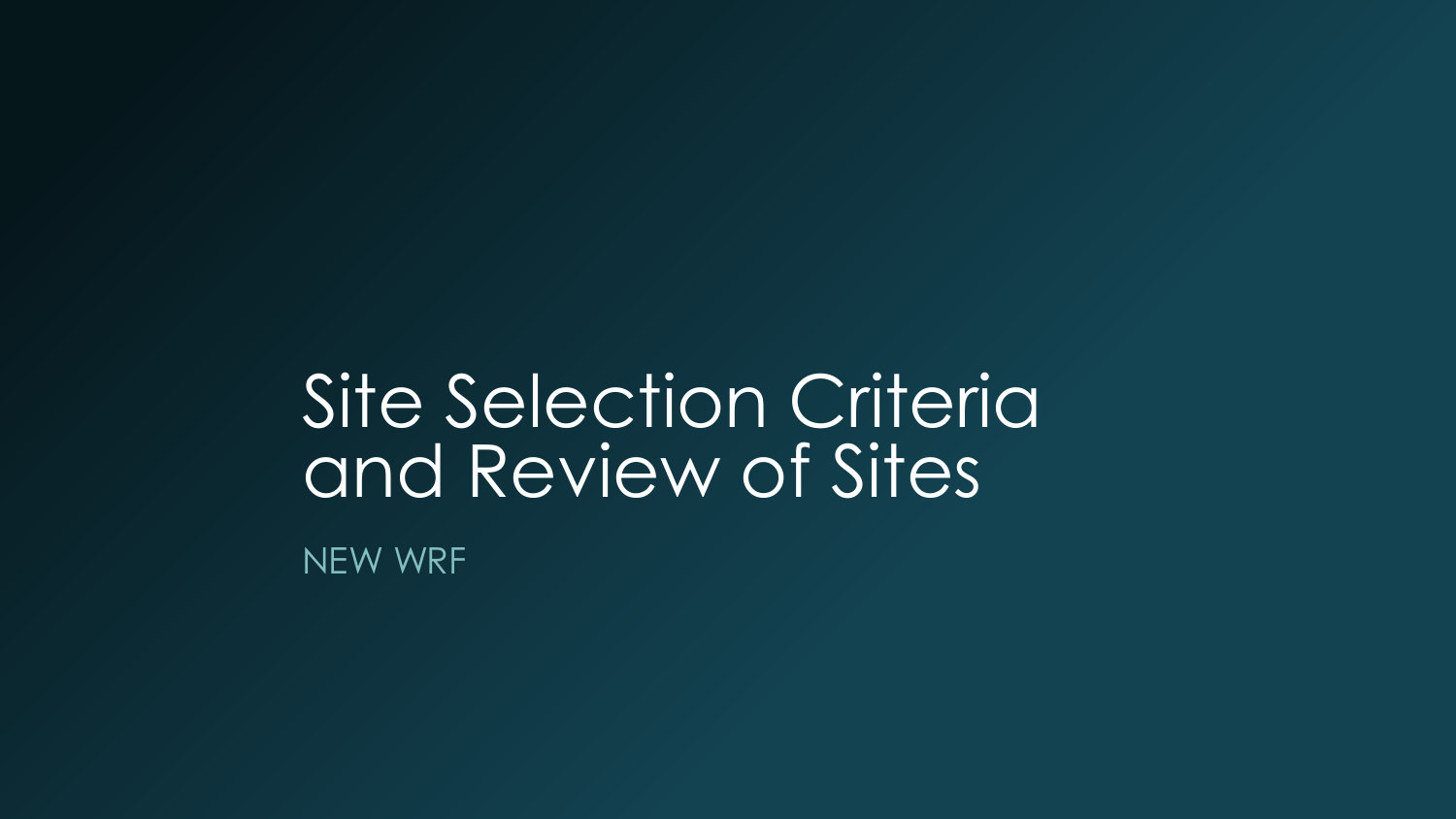## Siting Criteria

- Given the other factors, what criteria is important to the community in siting the NEW WRF?
- Review of DRAFT Rough Screening Alternative Sites Evaluation, DUDEK, September 2011 (revised November 2011)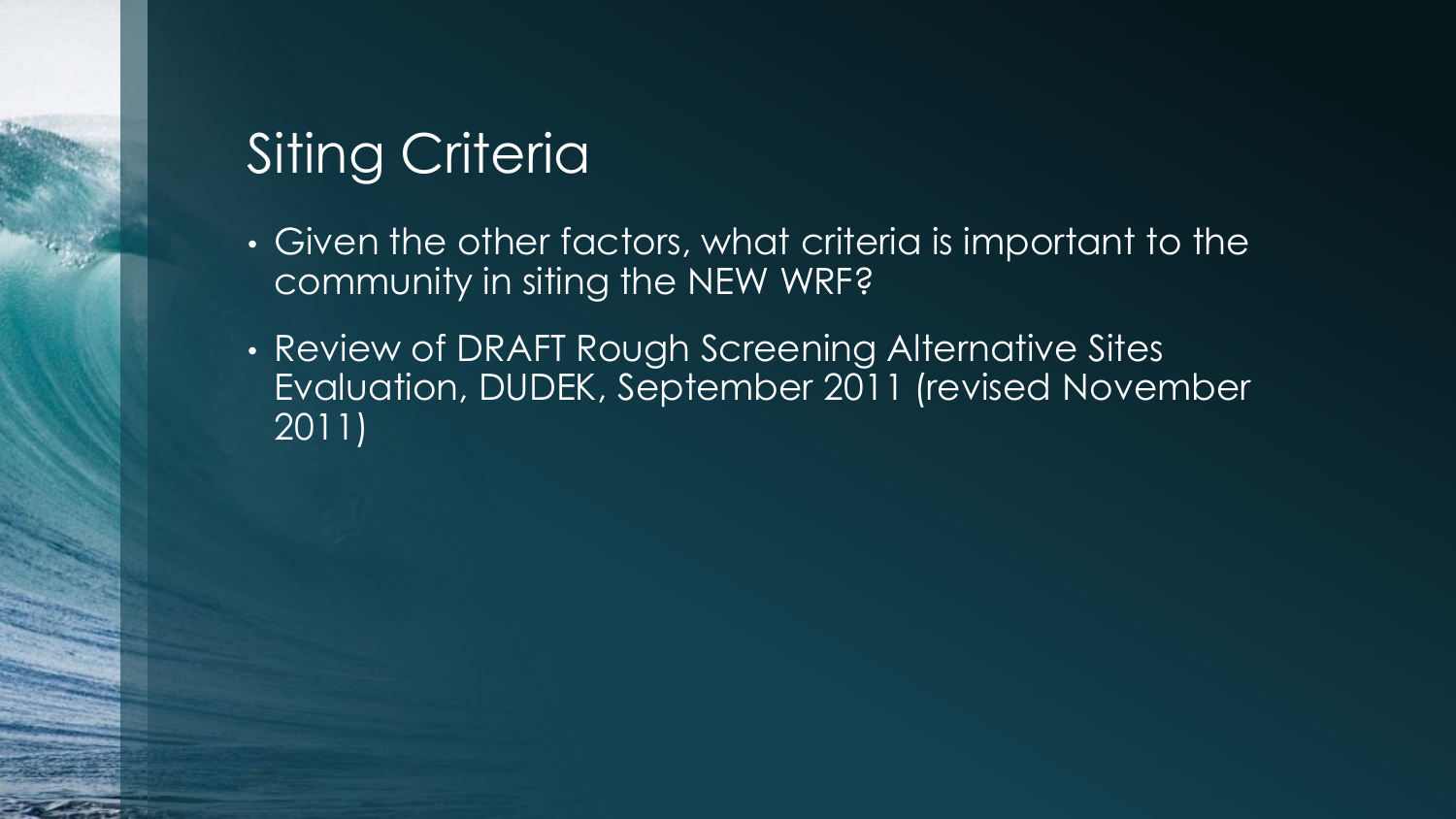## Site Fatal Flaw Criteria

- From the Previous Project
- Prime Agricultural Land
- Environmentally Sensitive Habitat Areas
- Flood Hazard Zones or Dam Break Inundation Zone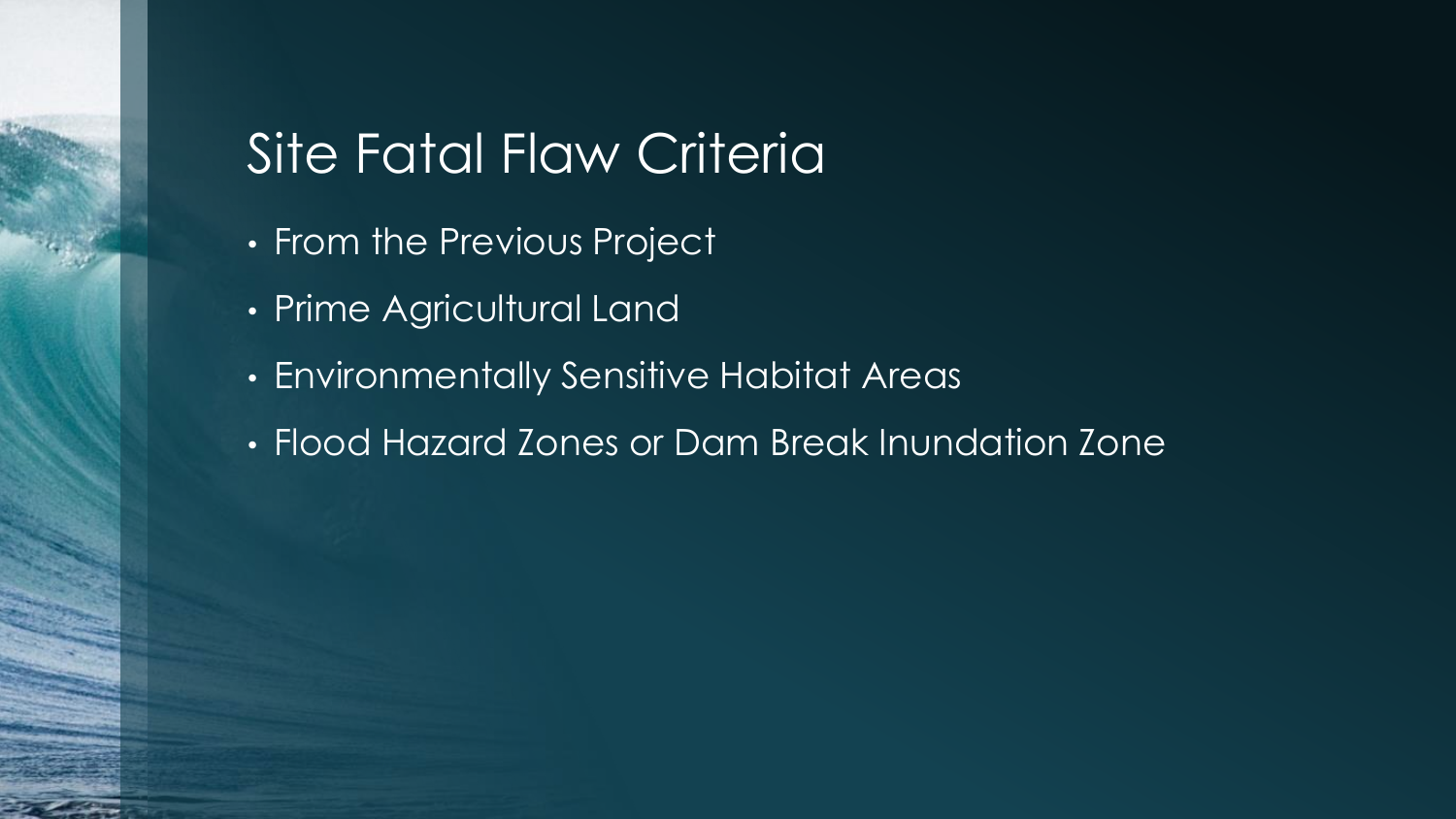## Fatal Flaw Determination

• Underlying site condition or restriction, such as policy or regulatory prohibitions for new development

• Unmitigable impact to environmentally sensitive resources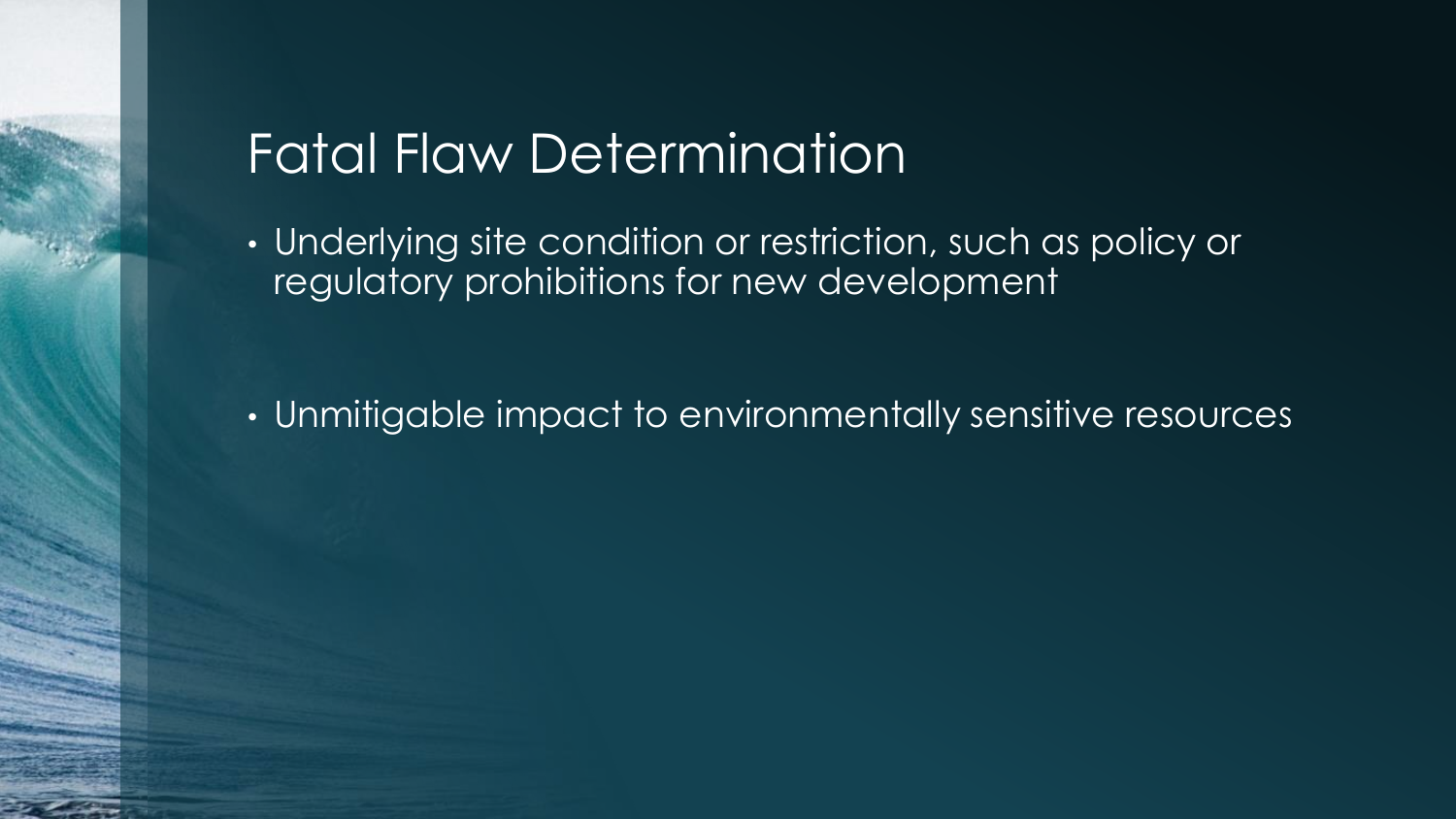## Screening Criteria

- Environmental Considerations
- Local Coastal Program (LCP) Policy
- Logistical and Site Constraints
- Engineering and Economic Constraints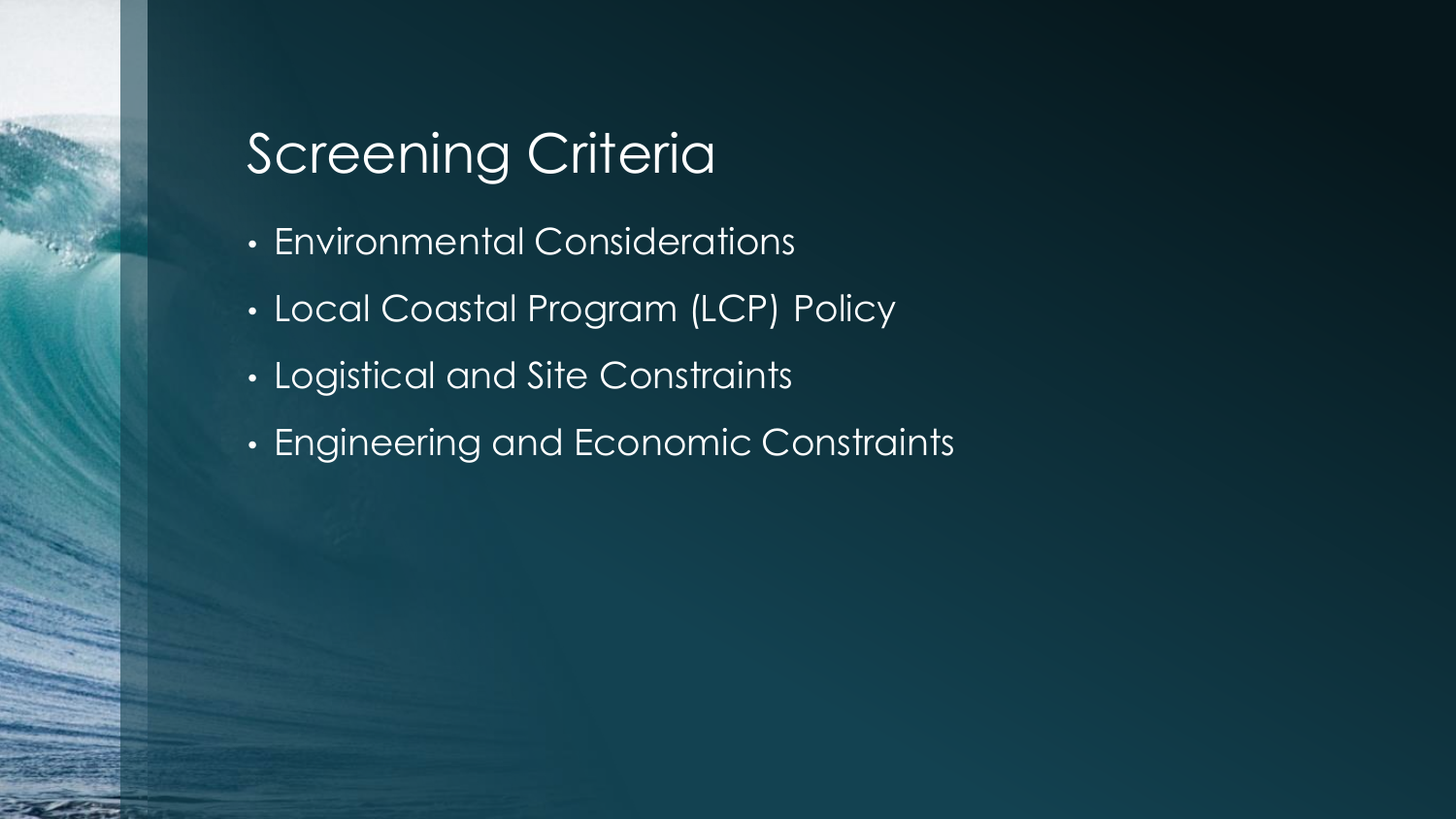## Environmental/LCP

- Environmentally Sensitive Habitat Areas (ESHA)
- Biological Resources
- Water Quality
- Coastal Priority Land Uses
- Coastal Dependant Development
- Floodplain
- Coastal Hazards<sup>1</sup>
- Public Access and Recreation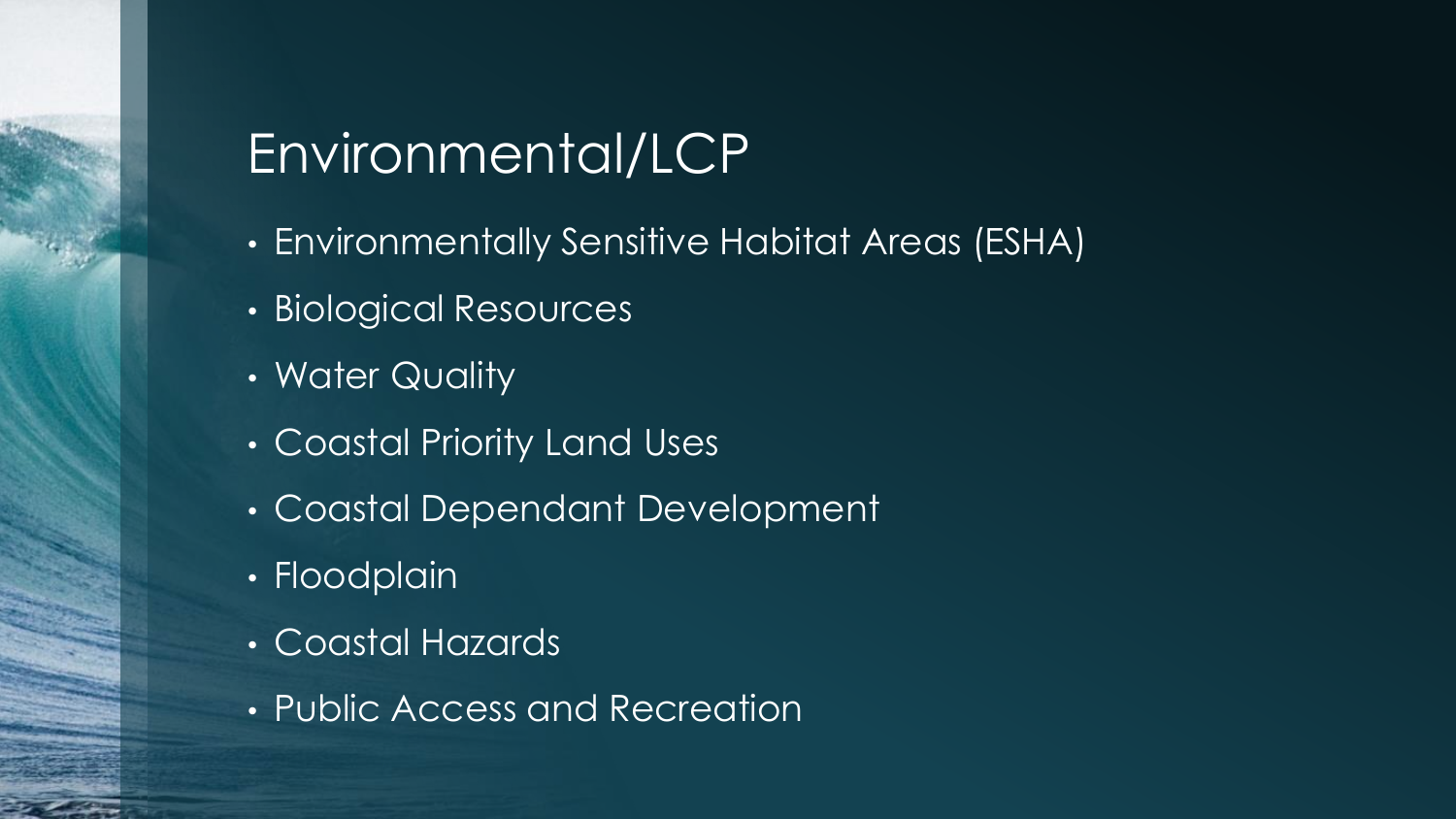## Environmental/LCP

- Public Access
- Recreation
- Visual Resources
- Agriculture
- Cultural Resources
- Sustainable Use of Public Resources
- Land Use Compatibility
- Energy Consumption GHG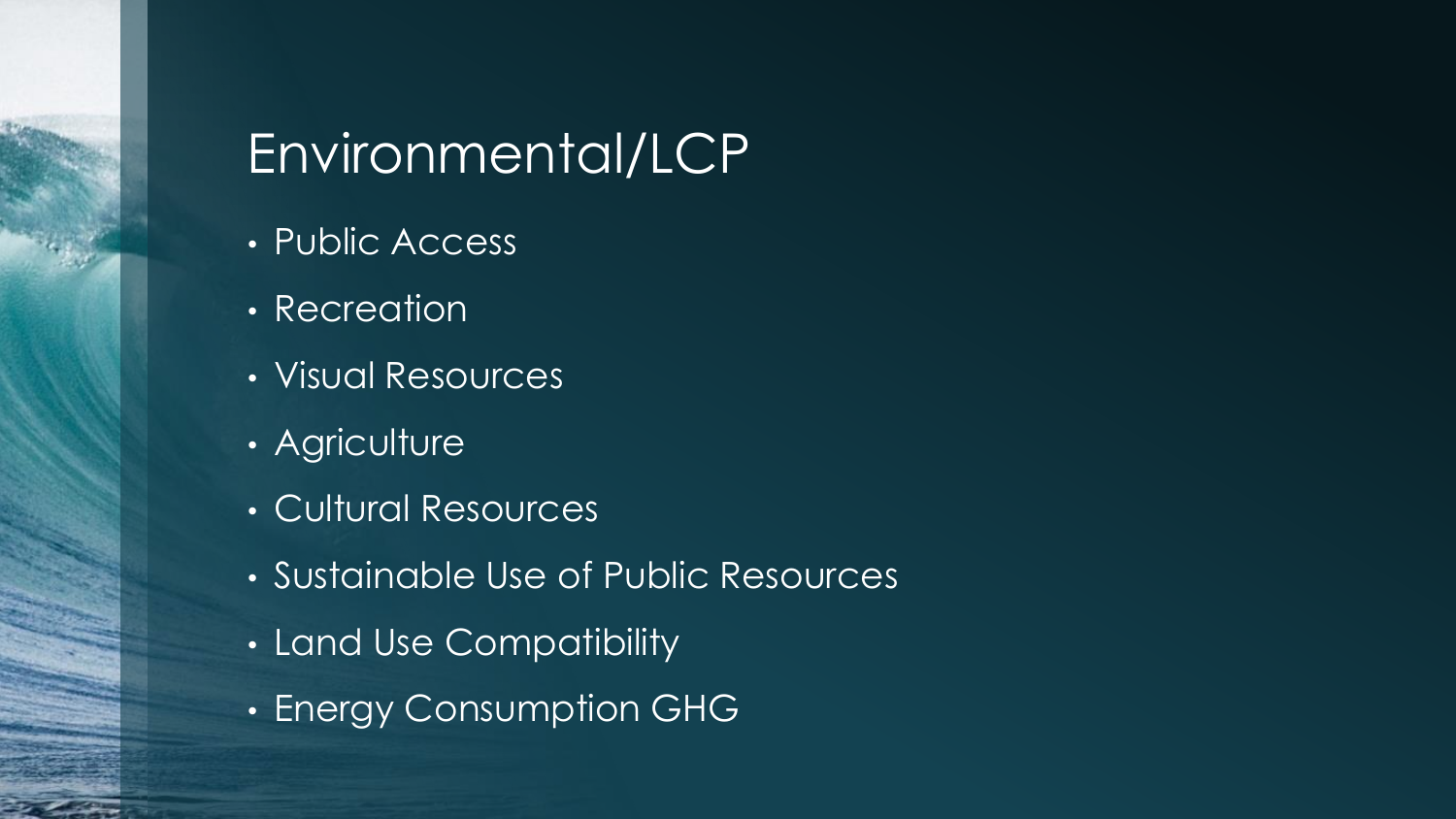## Logistics and Site Constraints

- Land Use Designations Existing/Changes
- Zoning Existing/Changes
- Regulatory Restrictions
- Site Availability
- Implementation Time
- Additional Site Requirements
	- Site Clean-up
	- Grading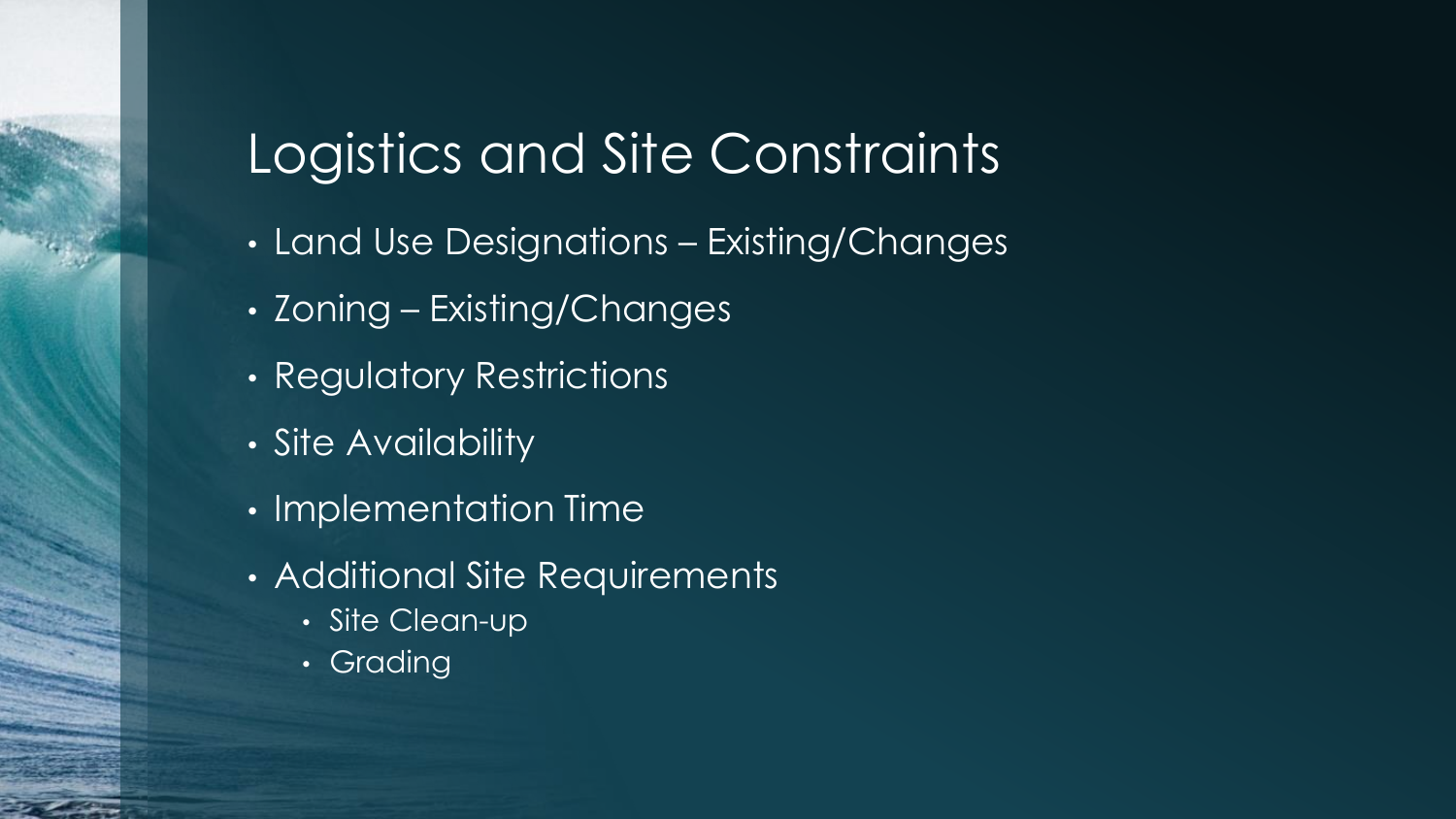## Sites Previously Studied

#### • Current WWTP Site

- Chorro Valley Site
- Whale Rock Site
- Highway 41/Madonna Property
- Chevron Oil Facility
- Hayashi or Giannini Properties
- Power Plant Site
- PG&E/City Property
- Panorama Street Site
- Rancho Colina Site
- Lila Keiser Park Site
- California Men's Colony (CMC) Wastewater Facility Site
- Power Plant Hillside Tank Farm Site
- Additional Highway 41 Properties (multiple APNs identified)
- ½ Mile Up Torro Creek Road (Chevron Facility Hillside Site)
- 1 Mile Up Atascadero Road (Righetti Property)
- APN 068-401-011 (Additional Giannini Property)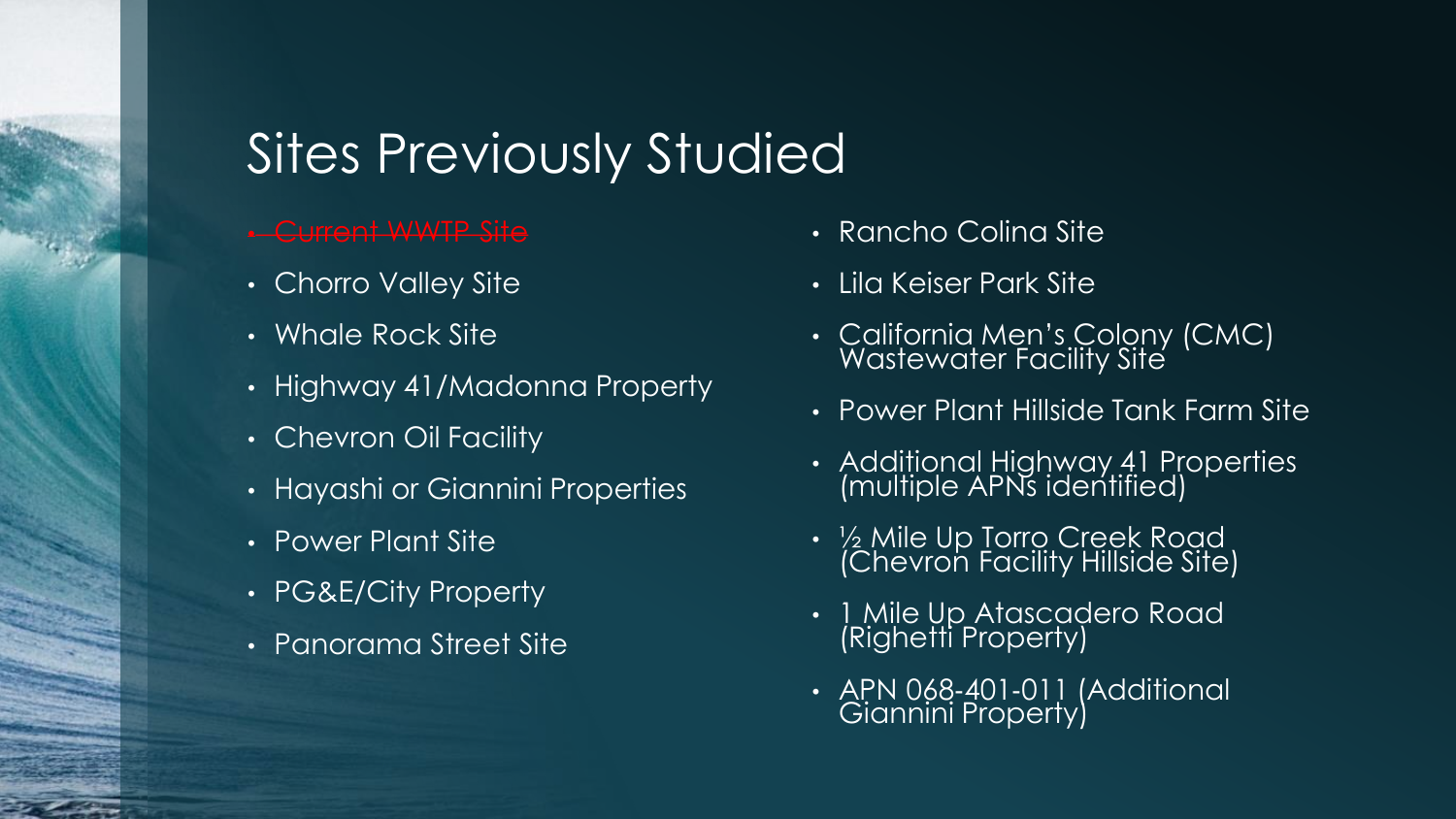## Map of Potential Sites

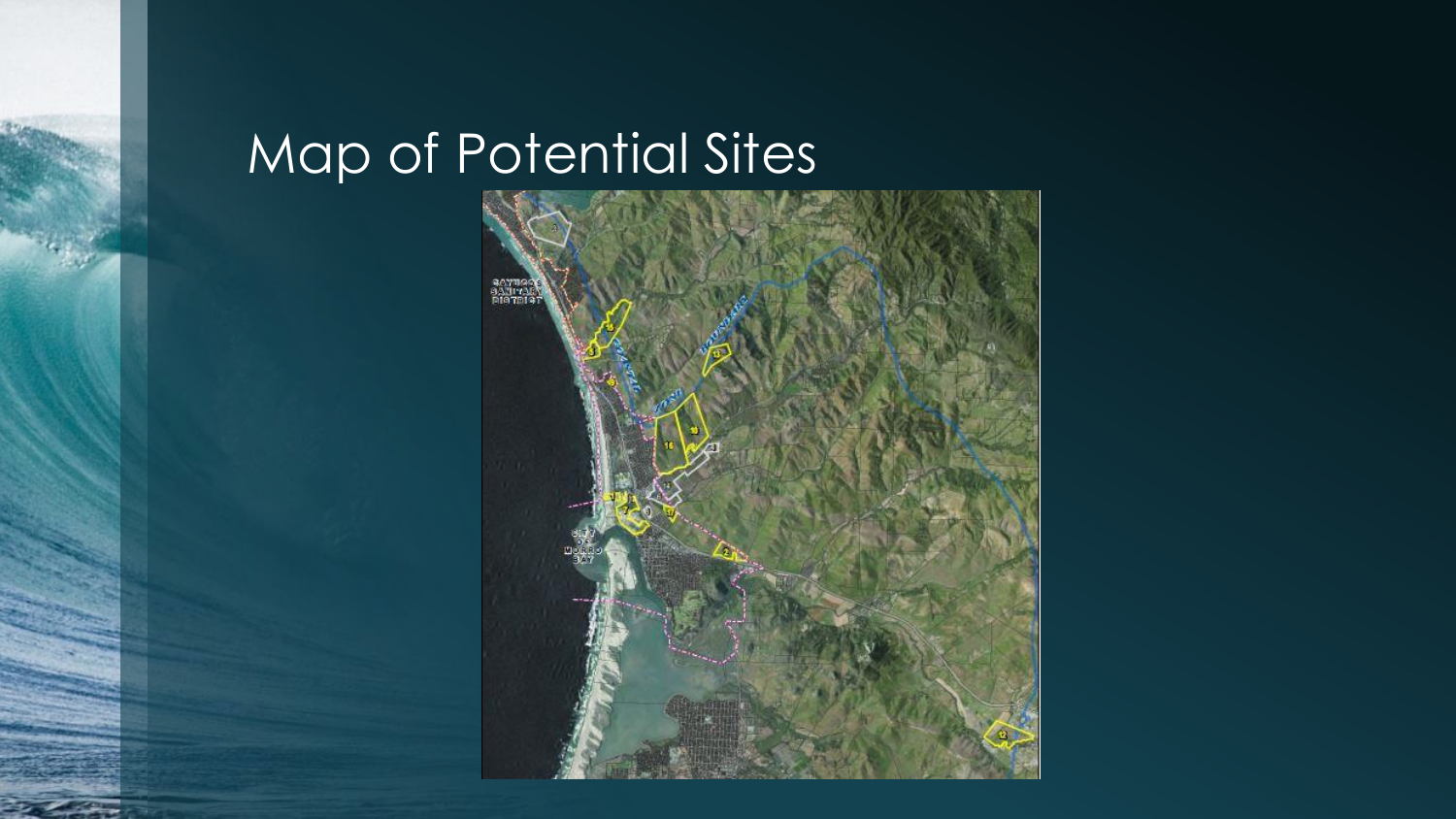## Sites Eliminated Due to Fatal Flaws

- Whale Rock Site (#3) Dam Inundation Zone
- Highway 41 Corridor/Madonna Property (#4) Creek ESHA
- Hayashi or Giannini Properties (#6) Floodplain
- PG&E/City Property (#8) Floodplain
- Lila Keiser Park (#11) Floodplain
- Additional Highway 41 Properties (#14) 100% Prime Ag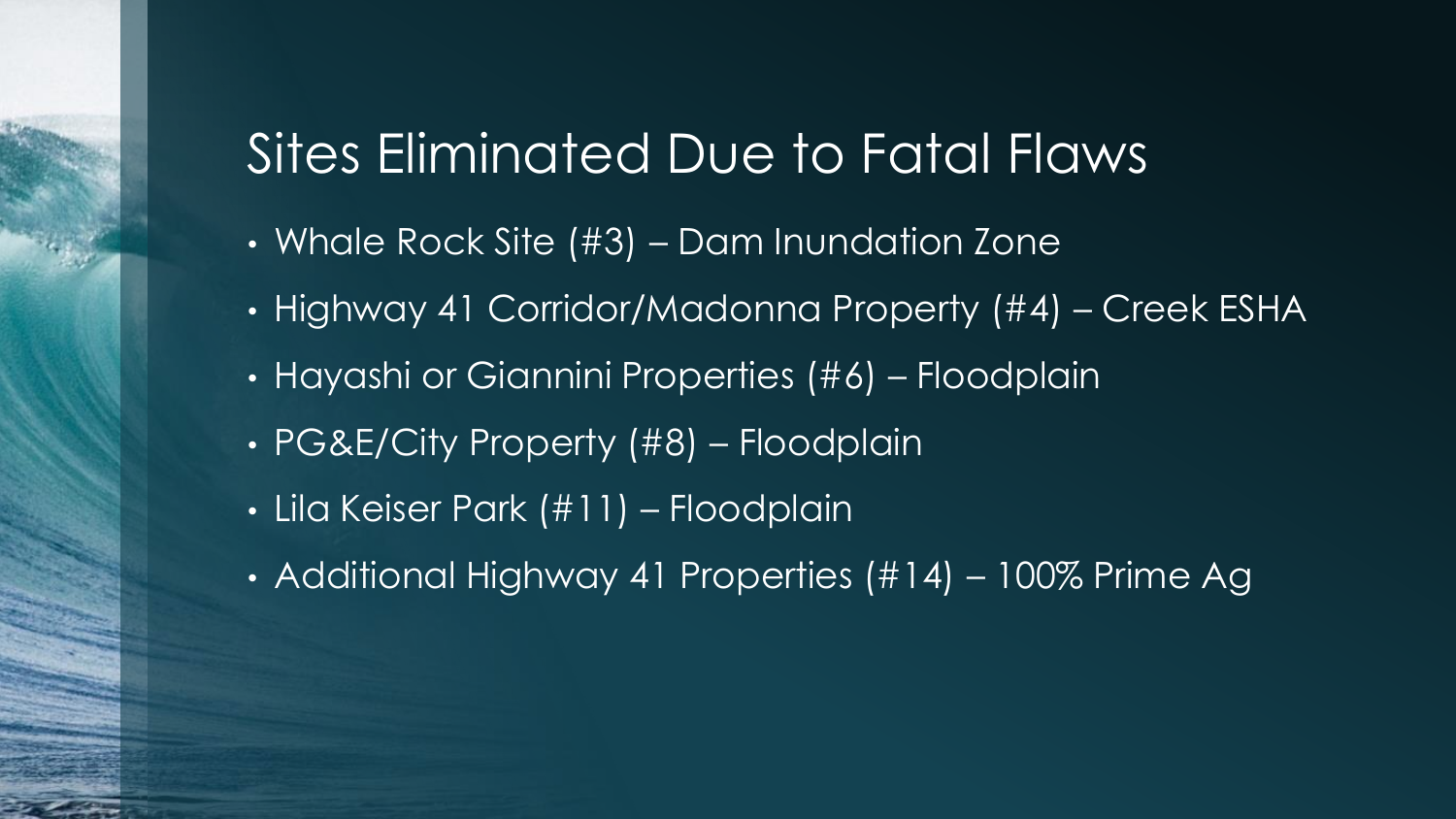## Final List of Sites Advanced to Fine Screening

#### • Current WWTP Site

- Chevron Oil Facility (Toro Creek)
- Righetti Property
- Runners Up Energy Costs and Piping
	- CMC Wastewater Facility
	- Power Plant Hillside Tank Farm
	- Chorro Valley Site
	- Chevron Oil Facility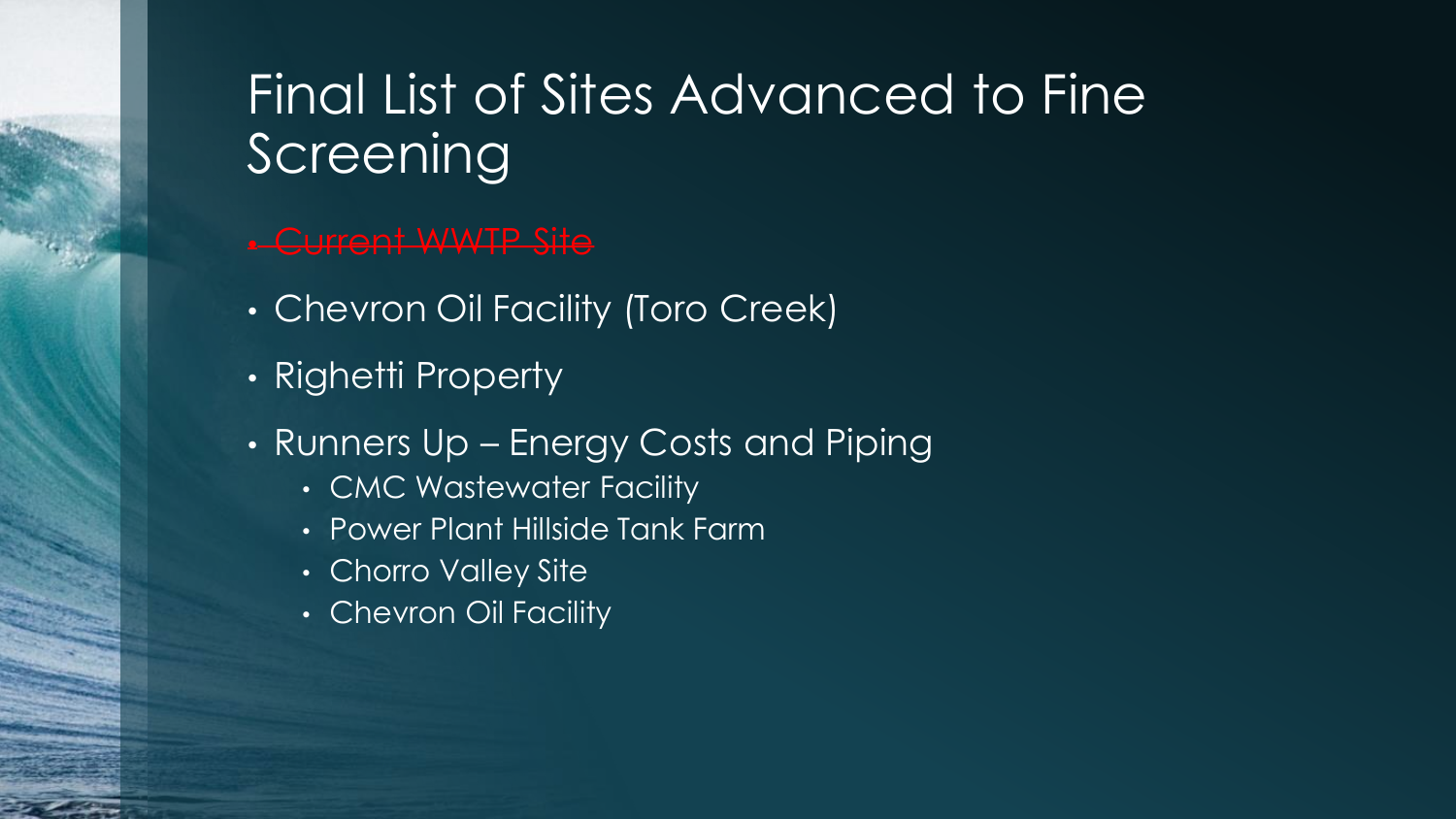# Factors for Success

NEW WRF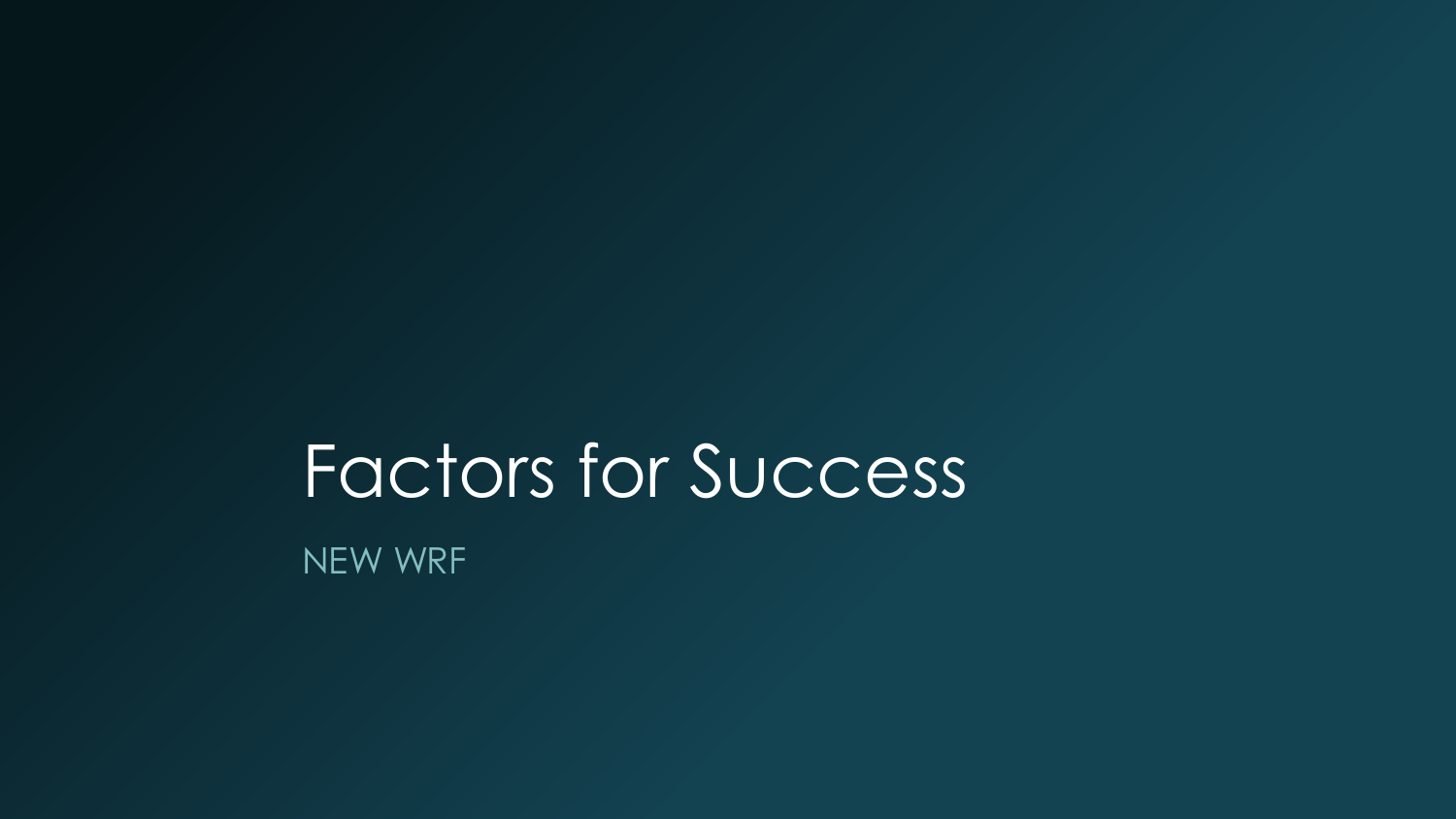#### Factors for Success

- City Council Unanimously Adopted May 10, 2010
- Affordability/Cost
- Neighborhood Friendly
- Environmentally Sensitive and Restorative
- Water Reclamation/Distribution Compatibility
- Minimized Biosolids Handling Requirements
- Design addresses Flood Plain, Earthquake, Tsunami and Sea Level Rise **Issues**
- Design and site location addresses anticipated build out needs of both **Communities**
- Design and Process considers and satisfies conditions of the Coastal Commission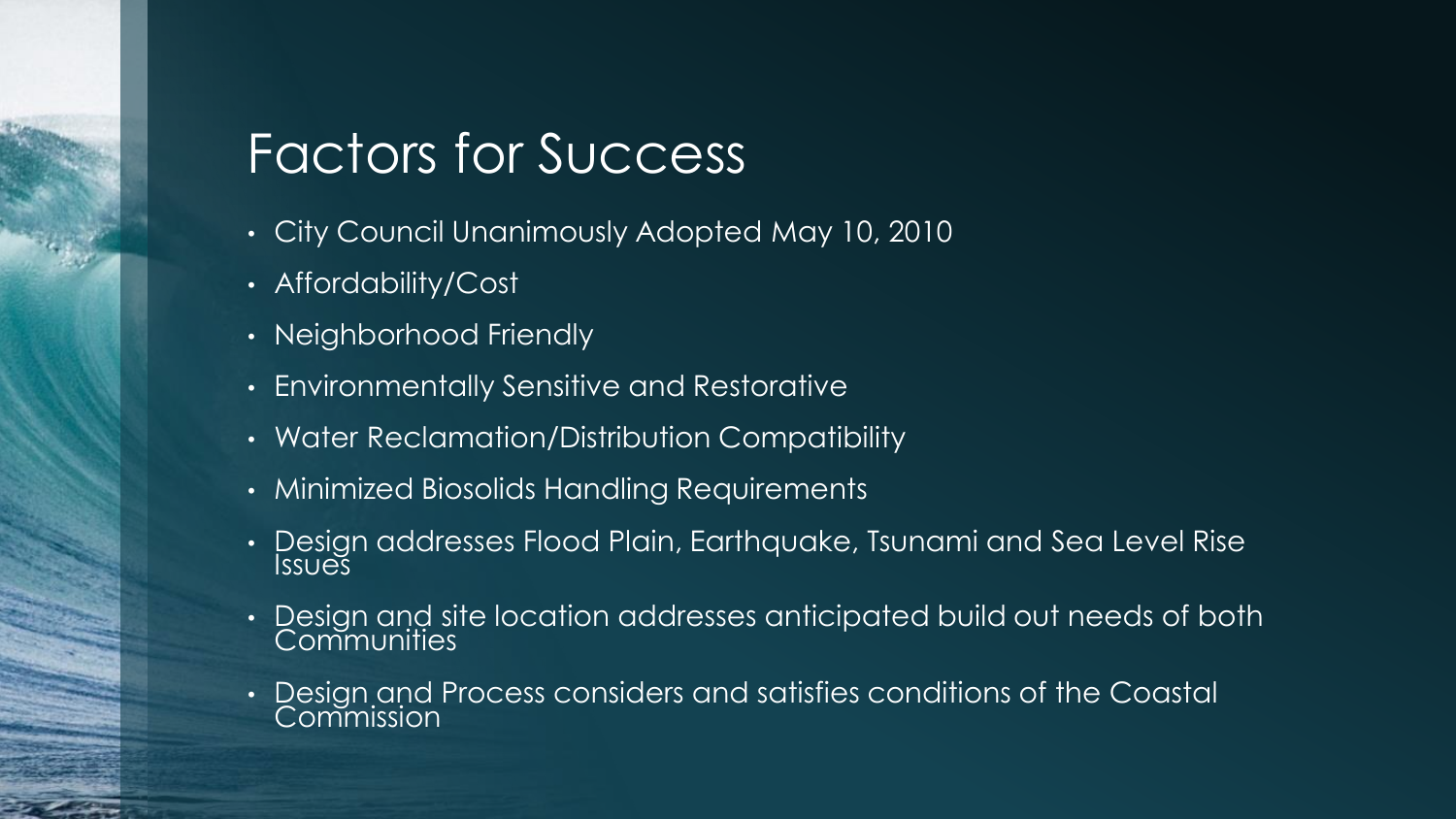# Closing Remarks and the Future

NEW WRF